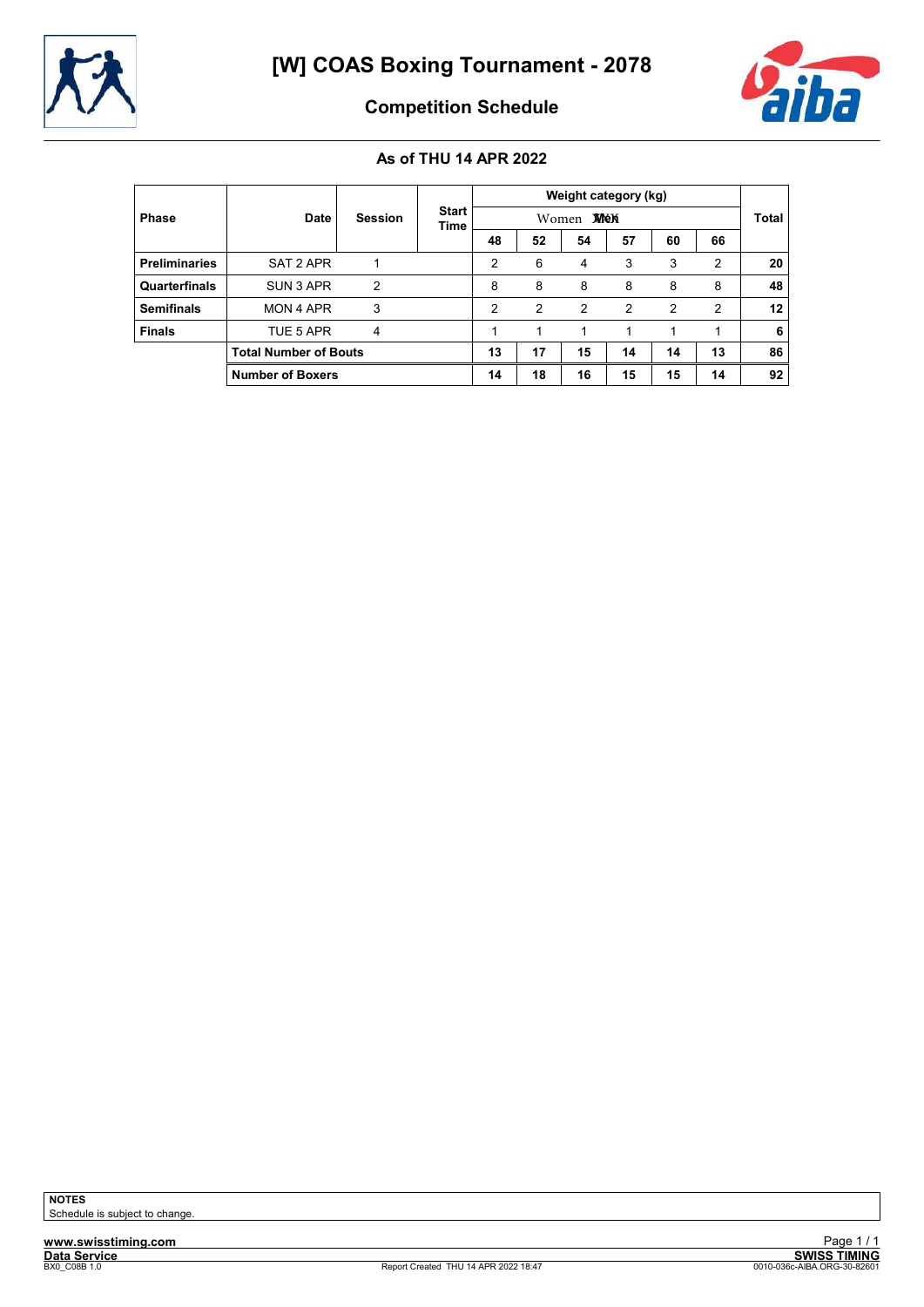



#### Session 1

#### SAT 2 APR 2022

|                |                | Order Bout Weight Category |          | Corner                    | Name                                           | Seed                                                     | Team<br>Code   | Winner                                                                                                              | Result     | <b>Decision</b>                                  |
|----------------|----------------|----------------------------|----------|---------------------------|------------------------------------------------|----------------------------------------------------------|----------------|---------------------------------------------------------------------------------------------------------------------|------------|--------------------------------------------------|
| $\mathbf{1}$   | 1              | Minimum (48kg)             |          | <b>RED</b><br><b>BLUE</b> | PTE. BHOJ KUMARI SUBEDI<br>PTE. BINA B.K.      |                                                          | 24BDE<br>23BDE | <b>RED</b>                                                                                                          | <b>WP</b>  | 3:2                                              |
|                |                |                            | Referee: |                           | <b>BIMALA SHRESTHA</b>                         | Judge 1:<br>Judge 2:<br>Judge 3:<br>Judge 4:<br>Judge 5: |                | PREM CHAUDHARY<br>TEJ BDR DEUBA<br>LALITA MAHARJAN<br><b>DIPAK SHRESTHA</b><br>SUSHIL THAPA                         |            | 29:28<br>30:27<br>28:29<br>28:29<br>30:27        |
| 2              |                | 2 Minimum (48kg)           |          | <b>RED</b><br><b>BLUE</b> | PTE. ANITA G.M.<br>PTE. PARWATI KUWAR          |                                                          | 22BDE<br>25BDE | <b>RED</b>                                                                                                          | WO         |                                                  |
|                |                |                            | Referee: |                           | NIRU GURUNG                                    | Judge 1:<br>Judge 2:<br>Judge 3:<br>Judge 4:<br>Judge 5: |                | <b>ARJUN SIGU</b><br>PURAN SUNUWAR<br>MAHENDRA K.C.<br>SABINA SHRESTHA<br><b>RABI SUNUWAR</b>                       |            |                                                  |
| 3              |                | 3 Fly (52kg)               |          | RED<br><b>BLUE</b>        | PTE. SANGITA RAI<br>PTE. MANISHA PRADHAN       |                                                          | 02BDE<br>21BDE | <b>BLUE</b>                                                                                                         | <b>RSC</b> | R1                                               |
|                |                |                            | Referee: |                           | <b>NIRU GURUNG</b>                             | Judge 1:<br>Judge 2:<br>Judge 3:<br>Judge 4:<br>Judge 5: |                | DOL BDR CHAUDHARY<br><b>BIMALA SHRESTHA</b><br>MAHENDRA K.C.<br>DIPENDRA BAKHUNCHHE<br>TEJ BDR DEUBA                |            |                                                  |
| 4              | $\overline{4}$ | Fly (52kg)                 |          | <b>RED</b><br><b>BLUE</b> | PTE. SARASWATI PANDEY<br>PTE. SHASHI KARKI     |                                                          | 05BDE<br>14BDE | <b>BLUE</b>                                                                                                         | <b>WP</b>  | 3:2                                              |
|                |                |                            | Referee: |                           | <b>DIPAK SHRESTHA</b>                          | Judge 1:<br>Judge 2:<br>Judge 3:<br>Judge 4:<br>Judge 5: |                | PREM CHAUDHARY<br>DAN BDR DARLAMI<br><b>ARJUN SIGU</b><br><b>GANESH PRADHAN</b><br><b>RABI SUNUWAR</b>              |            | 30:26<br>28:28 *<br>* 28:28<br>27:29<br>28:28 *  |
| 5              |                | 5 Fly (52kg)               |          | <b>RED</b>                | PTE. NABINA PAUDEL                             |                                                          | 28BDE          |                                                                                                                     |            |                                                  |
|                |                |                            | Referee: | <b>BLUE</b>               | PTE. MANISHA PRADHAN<br><b>BIMALA SHRESTHA</b> | Judge 1:                                                 | 21BDE          | <b>BLUE</b><br>TEJ BDR DEUBA                                                                                        | ABD        | R1                                               |
|                |                |                            |          |                           |                                                | Judge 2:<br>Judge 3:<br>Judge 4:<br>Judge 5:             |                | <b>ARJUN SIGU</b><br>LALITA MAHARJAN<br>NIRU GURUNG<br><b>GANESH PRADHAN</b>                                        |            |                                                  |
| 6              |                | 6 Fly (52kg)               |          | <b>RED</b>                | L/CPL. KHEMA SHAHI                             |                                                          | 16BDE          | <b>RED</b>                                                                                                          | <b>WP</b>  | 5:0                                              |
|                |                |                            | Referee: | <b>BLUE</b>               | <b>GUNNER ANJU SHRESTHA</b><br>LALITA MAHARJAN | Judge 1:<br>Judge 2:<br>Judge 3:<br>Judge 4:<br>Judge 5: | 13BDE          | <b>RABI SUNUWAR</b><br>PURAN SUNUWAR<br>DAN BDR DARLAMI<br>MAHENDRA K.C.<br>NIRU GURUNG                             |            | 29:28<br>29:28<br>30:27<br>29:28<br>29:28        |
| $\overline{7}$ |                | 7 Fly (52kg)               |          | <b>RED</b>                | L/CPL. PUJA KHADKA                             |                                                          | 15BDE          |                                                                                                                     |            |                                                  |
|                |                |                            | Referee: | <b>BLUE</b>               | PTE. SUMITRA B.K.<br><b>SABINA SHRESTHA</b>    | Judge 1:<br>Judge 2:<br>Judge 3:<br>Judge 4:<br>Judge 5: | 01BDE          | <b>BLUE</b><br>ARJUN SIGU<br><b>GANESH PRADHAN</b><br>DOL BDR CHAUDHARY<br><b>BIMALA SHRESTHA</b><br>SUSHIL THAPA   | <b>WP</b>  | 3:2<br>28:29<br>28:29<br>29:28<br>29:28<br>28:29 |
| 8              |                | 8 Fly (52kg)               |          | <b>RED</b>                | PTE. ANITA LUHAR                               |                                                          | 25BDE          |                                                                                                                     |            |                                                  |
|                |                |                            | Referee: | <b>BLUE</b>               | PTE. SHANTI PUN<br>NIRU GURUNG                 | Judge 1:<br>Judge 2:<br>Judge 3:<br>Judge 4:<br>Judge 5: | 23BDE          | <b>BLUE</b><br>PREM CHAUDHARY<br>TEJ BDR DEUBA<br><b>DIPAK SHRESTHA</b><br><b>GANESH PRADHAN</b><br>SABINA SHRESTHA | <b>WO</b>  |                                                  |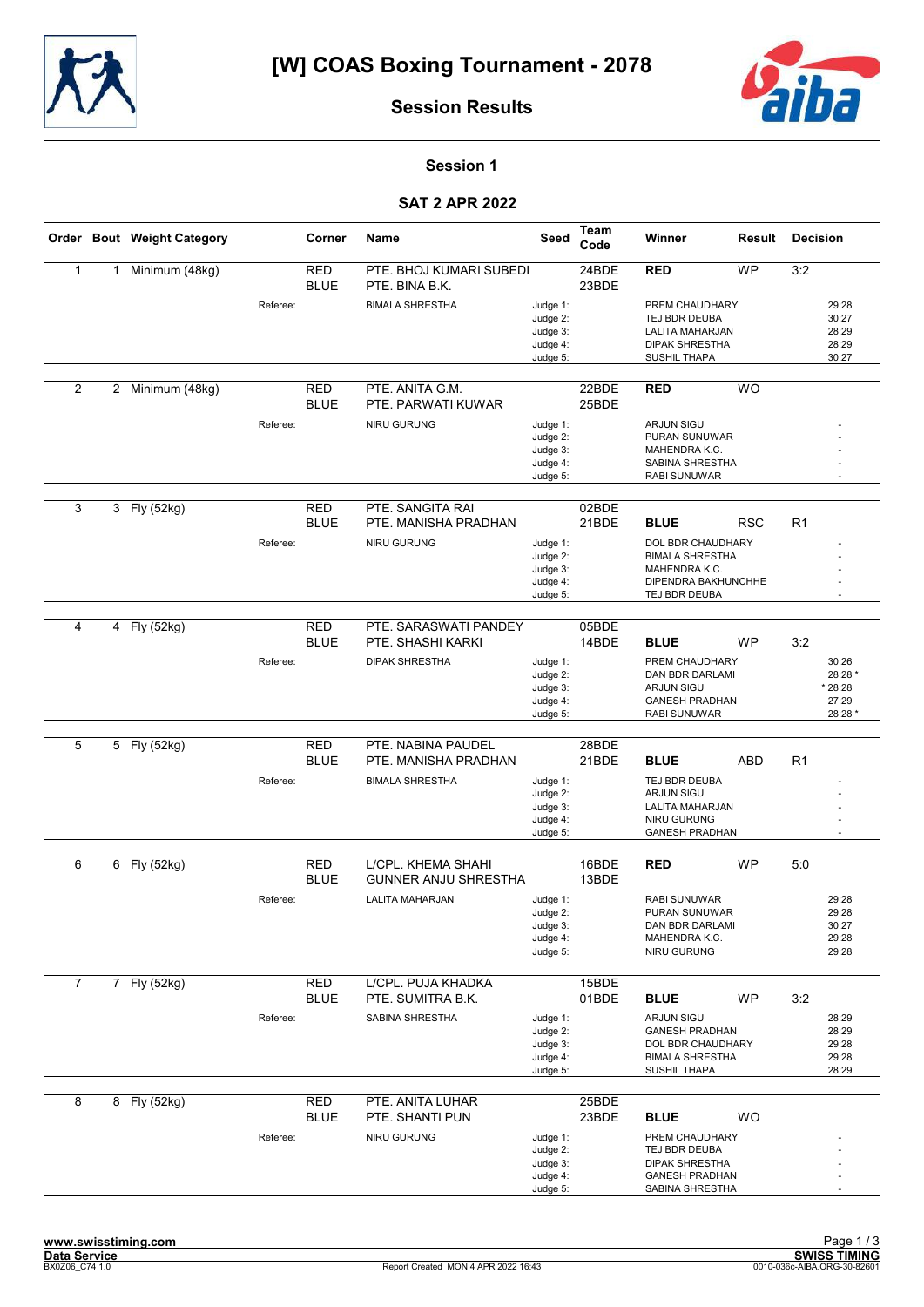



#### Session 1

#### SAT 2 APR 2022

|    |    | Order Bout Weight Category |          | Corner                    | Name                                                                       | Seed                                                     | Team<br>Code   | Winner                                                                                                                  | Result     | <b>Decision</b> |                                           |
|----|----|----------------------------|----------|---------------------------|----------------------------------------------------------------------------|----------------------------------------------------------|----------------|-------------------------------------------------------------------------------------------------------------------------|------------|-----------------|-------------------------------------------|
| 9  | 9  | Bantam (54kg)              | Referee: | <b>RED</b><br><b>BLUE</b> | PTE. RANJANA B.C.<br>PTE. ASMITA BASNET<br><b>BIMALA SHRESTHA</b>          | Judge 1:<br>Judge 2:<br>Judge 3:<br>Judge 4:<br>Judge 5: | 04BDE<br>21BDE | <b>BLUE</b><br><b>RABI SUNUWAR</b><br>DAN BDR DARLAMI<br>MAHENDRA K.C.<br><b>SUSHIL THAPA</b><br>LALITA MAHARJAN        | <b>ABD</b> | R <sub>2</sub>  | 9:10<br>9:10<br>9:10<br>9:10<br>9:10      |
| 10 | 10 | Bantam (54kg)              | Referee: | <b>RED</b><br><b>BLUE</b> | PTE. RITA B.C.<br>PTE. JAY LAXMI RAWAT<br>DAN BDR DARLAMI                  | Judge 1:<br>Judge 2:<br>Judge 3:<br>Judge 4:<br>Judge 5: | 22BDE<br>24BDE | <b>BLUE</b><br><b>DIPAK SHRESTHA</b><br>PREM CHAUDHARY<br><b>ARJUN SIGU</b><br><b>RABI SUNUWAR</b><br>DOL BDR CHAUDHARY | <b>RSC</b> | R <sub>3</sub>  | 20:18<br>19:19<br>19:19<br>19:19<br>19:19 |
| 11 | 11 | Bantam (54kg)              | Referee: | <b>RED</b><br><b>BLUE</b> | PTE. ASMITA SHRESTHA<br>PTE. SUSMITA JARGA MAGAR<br>PREM CHAUDHARY         | Judge 1:<br>Judge 2:<br>Judge 3:<br>Judge 4:<br>Judge 5: | 03BDE<br>28BDE | <b>BLUE</b><br><b>DAN BDR DARLAMI</b><br>MAHENDRA K.C.<br><b>GANESH PRADHAN</b><br>PURAN SUNUWAR<br>LALITA MAHARJAN     | <b>ABD</b> | R <sub>2</sub>  | 8:10<br>9:10<br>9:10<br>9:10<br>9:10      |
| 12 | 12 | Bantam (54kg)              | Referee: | <b>RED</b><br><b>BLUE</b> | PTE. BHASA KALA SUNWAR<br>L/CPL. SURAKSHYA KARKI<br><b>SABINA SHRESTHA</b> | Judge 1:<br>Judge 2:<br>Judge 3:<br>Judge 4:<br>Judge 5: | 27BDE<br>01BDE | <b>RED</b><br><b>ARJUN SIGU</b><br>RABI SUNUWAR<br><b>NIRU GURUNG</b><br><b>SUSHIL THAPA</b><br>PURAN SUNUWAR           | <b>RSC</b> | R <sub>2</sub>  | 10:9<br>10:9<br>10:9<br>10:8<br>10:9      |
| 13 |    | 13 Feather (57kg)          | Referee: | <b>RED</b><br><b>BLUE</b> | PTE. SHOVA SAPKOTA<br>PTE. SITA KUMARI SHRESTHA<br><b>LALITA MAHARJAN</b>  | Judge 1:<br>Judge 2:<br>Judge 3:<br>Judge 4:<br>Judge 5: | 04BDE<br>03BDE | <b>BLUE</b><br><b>BIMALA SHRESTHA</b><br>DOL BDR CHAUDHARY<br>PREM CHAUDHARY<br>TEJ BDR DEUBA<br>DAN BDR DARLAMI        | <b>WP</b>  | 5:0             | 28:29<br>27:30<br>27:30<br>27:30<br>27:30 |
| 14 | 14 | Feather (57kg)             | Referee: | <b>RED</b><br><b>BLUE</b> | PTE. PARBATI CHAUDHARY<br>PTE. PRAMILA BUDHA MAGAR<br><b>SUSHIL THAPA</b>  | Judge 1:<br>Judge 2:<br>Judge 3:<br>Judge 4:<br>Judge 5: | 07BDE<br>19BDE | <b>BLUE</b><br>NIRU GURUNG<br><b>DIPAK SHRESTHA</b><br>TEJ BDR DEUBA<br>PREM CHAUDHARY<br>SABINA SHRESTHA               | <b>DSQ</b> | R1              | 9:10<br>8:10<br>9:10<br>9:10              |
| 15 |    | 15 Feather (57kg)          | Referee: | <b>RED</b><br><b>BLUE</b> | PTE. BHABISA RAI<br><b>CPL. DEVI SARU</b><br><b>GANESH PRADHAN</b>         | Judge 1:<br>Judge 2:<br>Judge 3:<br>Judge 4:<br>Judge 5: | 02BDE<br>01BDE | <b>RED</b><br>MAHENDRA K.C.<br>ARJUN SIGU<br>PURAN SUNUWAR<br>DOL BDR CHAUDHARY<br>RABI SUNUWAR                         | WP         | 5:0             | 30:27<br>30:27<br>29:28<br>30:27<br>30:27 |
| 16 |    | 16 Light (60kg)            | Referee: | <b>RED</b><br><b>BLUE</b> | PTE. SARITA NEPALI<br>PTE. SANCHITA CHAUDHARY<br>SABINA SHRESTHA           | Judge 1:<br>Judge 2:<br>Judge 3:<br>Judge 4:<br>Judge 5: | 19BDE<br>27BDE | <b>RED</b><br><b>SUSHIL THAPA</b><br>PURAN SUNUWAR<br>NIRU GURUNG<br>TEJ BDR DEUBA<br>DIPAK SHRESTHA                    | WP         | 4:0             | 28:28<br>30:26<br>29:27<br>30:26<br>30:26 |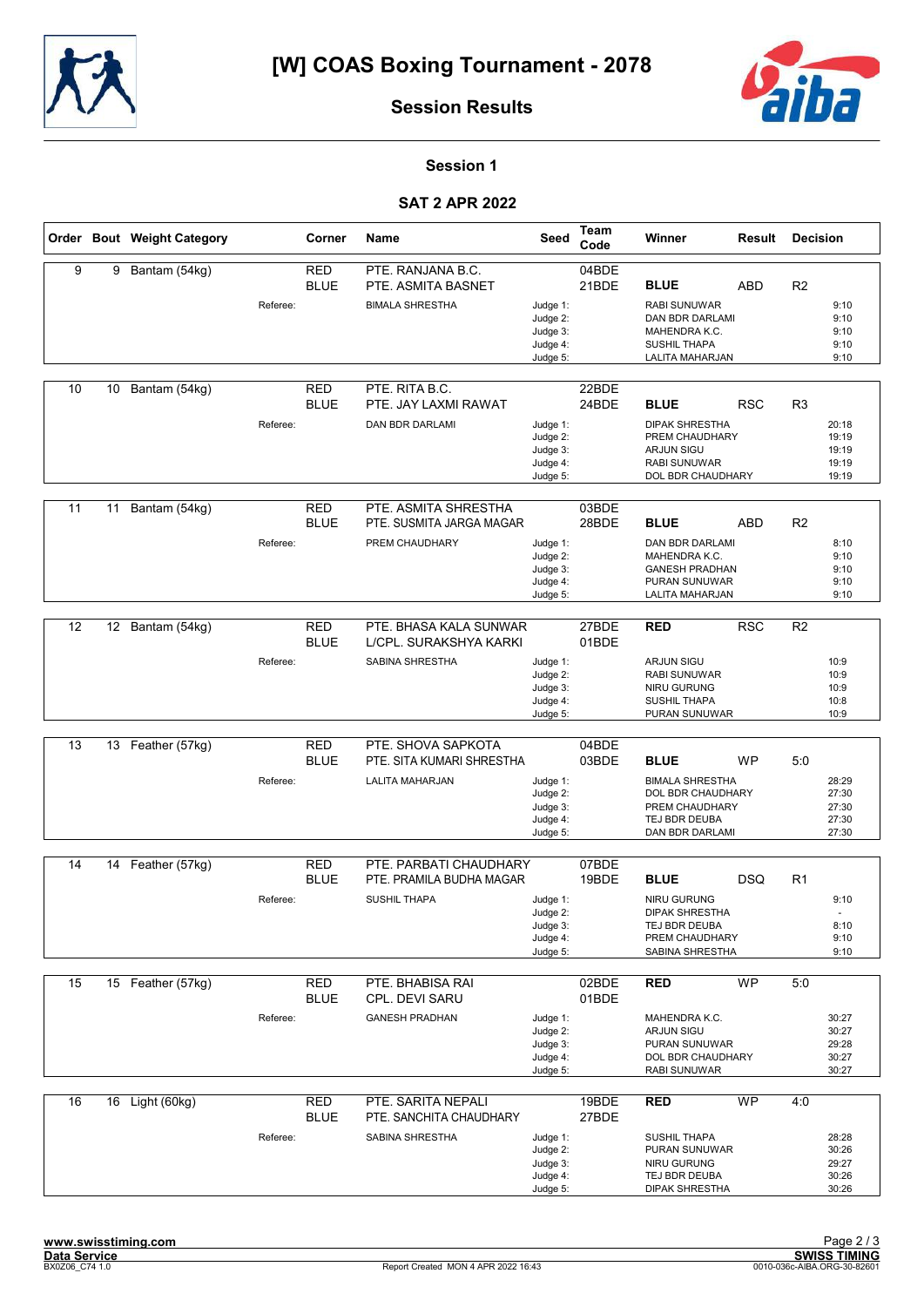



#### Session 1

#### SAT 2 APR 2022

|    |    | Order Bout Weight Category |          | Corner                    | <b>Name</b>                                 | <b>Seed</b>                                              | <b>Team</b><br>Code | Winner                                                                                                        | <b>Result</b> | <b>Decision</b>                           |
|----|----|----------------------------|----------|---------------------------|---------------------------------------------|----------------------------------------------------------|---------------------|---------------------------------------------------------------------------------------------------------------|---------------|-------------------------------------------|
| 17 | 17 | Light (60kg)               |          | <b>RED</b><br><b>BLUE</b> | PTE. KALIKA SHAHI<br>PTE. SANTOSHI DHUNGANA |                                                          | 24BDE<br>26BDE      | <b>RED</b>                                                                                                    | <b>WP</b>     | 5:0                                       |
|    |    |                            | Referee: |                           | <b>BIMALA SHRESTHA</b>                      | Judge 1:<br>Judge 2:<br>Judge 3:<br>Judge 4:<br>Judge 5: |                     | <b>ARJUN SIGU</b><br><b>RABI SUNUWAR</b><br>DOL BDR CHAUDHARY<br><b>DAN BDR DARLAMI</b><br>PREM CHAUDHARY     |               | 29:28<br>30:27<br>30:27<br>30:27<br>30:27 |
| 18 | 18 | Light (60kg)               |          | <b>RED</b><br><b>BLUE</b> | PTE, SAJINA KISAN<br>L/CPL. DWARIKA BOHORA  |                                                          | 23BDE<br>16BDE      | <b>BLUE</b>                                                                                                   | <b>RSC</b>    | R1                                        |
|    |    |                            | Referee: |                           | <b>LALITA MAHARJAN</b>                      | Judge 1:<br>Judge 2:<br>Judge 3:<br>Judge 4:<br>Judge 5: |                     | <b>ARJUN SIGU</b><br>MAHENDRA K.C.<br><b>RABI SUNUWAR</b><br>TEJ BDR DEUBA<br>DAN BDR DARLAMI                 |               |                                           |
| 19 | 19 | Welter (66kg)              |          | <b>RED</b><br><b>BLUE</b> | PTE. NISHA B.K.<br>PTE. BARSHA KUMARI PUN   |                                                          | 07BDE<br>14BDE      | <b>BLUE</b>                                                                                                   | <b>RSC</b>    | R1                                        |
|    |    |                            | Referee: |                           | NIRU GURUNG                                 | Judge 1:<br>Judge 2:<br>Judge 3:<br>Judge 4:<br>Judge 5: |                     | <b>GANESH PRADHAN</b><br>PREM CHAUDHARY<br><b>SUSHIL THAPA</b><br><b>PURAN SUNUWAR</b><br><b>RABI SUNUWAR</b> |               |                                           |
| 20 | 20 | Welter (66kg)              |          | <b>RED</b><br><b>BLUE</b> | PTE, SABITA THAPA<br>PTE. SUSMA B.K.        |                                                          | 24BDE<br>23BDE      | <b>RED</b>                                                                                                    | <b>WP</b>     | 5:0                                       |
|    |    |                            | Referee: |                           | <b>SABINA SHRESTHA</b>                      | Judge 1:<br>Judge 2:<br>Judge 3:<br>Judge 4:<br>Judge 5: |                     | <b>BIMALA SHRESTHA</b><br><b>DIPAK SHRESTHA</b><br>PREM CHAUDHARY<br>TEJ BDR DEUBA<br>DAN BDR DARLAMI         |               | 30:26<br>29:27<br>29:27<br>29:27<br>29:27 |

| <b>LEGEND</b>       |                       |           |          |            |                         |    |                     |
|---------------------|-----------------------|-----------|----------|------------|-------------------------|----|---------------------|
|                     | Preferred winner      | ABD       | Abandon  | <b>DSQ</b> | <b>Disqualification</b> | Rn | Round number        |
| ∣ RSC               | Referee Stops Contest | <b>WO</b> | Walkover | <b>WP</b>  | Win on points           |    |                     |
|                     | www.swisstiming.com   |           |          |            |                         |    | Page $3/3$          |
| <b>Data Service</b> |                       |           |          |            |                         |    | <b>SWISS TIMING</b> |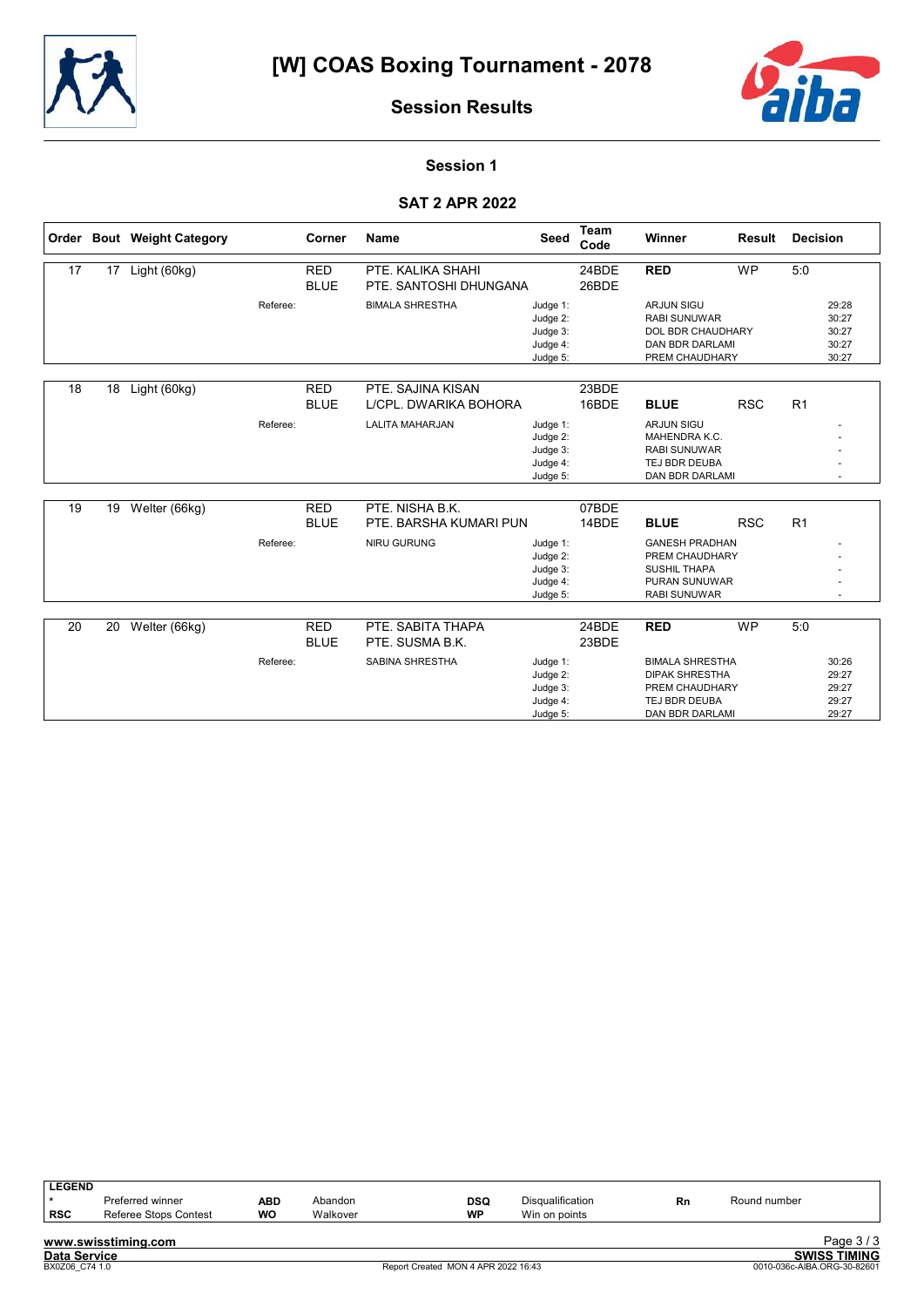



#### Session 2

|                |    | Order Bout Weight Category |          | Corner                    | Name                                               | Seed                                                     | Team<br>Code   | Winner                                                                                                   | Result     | <b>Decision</b> |                                           |
|----------------|----|----------------------------|----------|---------------------------|----------------------------------------------------|----------------------------------------------------------|----------------|----------------------------------------------------------------------------------------------------------|------------|-----------------|-------------------------------------------|
| $\mathbf{1}$   | 21 | Minimum (48kg)             |          | <b>RED</b><br><b>BLUE</b> | PTE. KOPILA BOHORA<br>PTE. ANJU THARU              |                                                          | 14BDE<br>19BDE | <b>RED</b>                                                                                               | <b>WP</b>  | 5:0             |                                           |
|                |    |                            | Referee: |                           | <b>LALITA MAHARJAN</b>                             | Judge 1:<br>Judge 2:<br>Judge 3:<br>Judge 4:<br>Judge 5: |                | DOL BDR CHAUDHARY<br>DAN BDR DARLAMI<br><b>RABI SUNUWAR</b><br>PURAN SUNUWAR<br>SABINA SHRESTHA          |            |                 | 29:28<br>30:27<br>30:27<br>29:28<br>30:27 |
|                |    |                            |          |                           |                                                    |                                                          |                |                                                                                                          |            |                 |                                           |
| $\overline{2}$ |    | 22 Minimum (48kg)          |          | <b>RED</b><br><b>BLUE</b> | PTE. SUSHMITA TAMANG<br><b>T/SGT. MAMITA KARKI</b> |                                                          | 09BDE<br>10BDE | <b>RED</b>                                                                                               | <b>WP</b>  | 4:1             |                                           |
|                |    |                            | Referee: |                           | NIRU GURUNG                                        | Judge 1:<br>Judge 2:<br>Judge 3:<br>Judge 4:             |                | <b>ARJUN SIGU</b><br><b>GANESH PRADHAN</b><br>TEJ BDR DEUBA<br>MAHENDRA K.C.                             |            |                 | 30:27<br>30:27<br>28:29<br>29:28          |
|                |    |                            |          |                           |                                                    | Judge 5:                                                 |                | SUSHIL THAPA                                                                                             |            |                 | 29:28                                     |
| 3              | 23 | Minimum (48kg)             |          | <b>RED</b><br><b>BLUE</b> | PTE. SWASTIKA CHAUDHARY<br>PTE. LAXMI KARKI        |                                                          | 01BDE<br>07BDE | <b>BLUE</b>                                                                                              | <b>RSC</b> | R <sub>2</sub>  |                                           |
|                |    |                            | Referee: |                           | <b>BIMALA SHRESTHA</b>                             | Judge 1:<br>Judge 2:<br>Judge 3:<br>Judge 4:<br>Judge 5: |                | <b>GANESH PRADHAN</b><br>DOL BDR CHAUDHARY<br><b>RABI SUNUWAR</b><br>DAN BDR DARLAMI<br>MAHENDRA K.C.    |            |                 | 9:10<br>10:9<br>9:10<br>10:9<br>9:10      |
|                |    |                            |          |                           |                                                    |                                                          |                |                                                                                                          |            |                 |                                           |
| 4              | 24 | Minimum (48kg)             |          | <b>RED</b><br><b>BLUE</b> | L/CPL. AARATI BOMJAN<br>PTE. SUJANA LAMICHHANE     |                                                          | 15BDE<br>28BDE | <b>RED</b>                                                                                               | <b>RSC</b> | R <sub>2</sub>  |                                           |
|                |    |                            | Referee: |                           | SABINA SHRESTHA                                    | Judge 1:<br>Judge 2:<br>Judge 3:<br>Judge 4:<br>Judge 5: |                | <b>DIPAK SHRESTHA</b><br><b>ARJUN SIGU</b><br><b>SUSHIL THAPA</b><br>MAHENDRA K.C.<br>PREM CHAUDHARY     |            |                 | 10:9<br>10:9<br>10:9<br>10:9<br>10:9      |
|                |    |                            |          |                           |                                                    |                                                          |                |                                                                                                          |            |                 |                                           |
| 5              | 25 | Minimum (48kg)             |          | <b>RED</b><br><b>BLUE</b> | PTE. MANITA RAI<br>PTE. BHOJ KUMARI SUBEDI         |                                                          | 21BDE<br>24BDE | <b>RED</b>                                                                                               | <b>WP</b>  | 5:0             |                                           |
|                |    |                            | Referee: |                           | <b>GANESH PRADHAN</b>                              | Judge 1:<br>Judge 2:<br>Judge 3:<br>Judge 4:<br>Judge 5: |                | PURAN SUNUWAR<br><b>RABI SUNUWAR</b><br><b>SUSHIL THAPA</b><br>MAHENDRA K.C.<br>TEJ BDR DEUBA            |            |                 | 30:27<br>30:27<br>30:27<br>30:27<br>30:27 |
| 6              | 26 | Minimum (48kg)             |          | <b>RED</b>                | PTE. ANITA G.M.                                    |                                                          | 22BDE          |                                                                                                          |            |                 |                                           |
|                |    |                            |          | <b>BLUE</b>               | PTE. KOPILA BOHORA                                 |                                                          | 14BDE          | <b>BLUE</b>                                                                                              | <b>WP</b>  | 5:0             |                                           |
|                |    |                            | Referee: |                           | <b>LALITA MAHARJAN</b>                             | Judge 1:<br>Judge 2:<br>Judge 3:<br>Judge 4:<br>Judge 5: |                | <b>SABINA SHRESTHA</b><br><b>DIPAK SHRESTHA</b><br>NIRU GURUNG<br><b>SUSHIL THAPA</b><br>DAN BDR DARLAMI |            |                 | 28:29<br>28:29<br>28:29<br>27:30<br>28:29 |
| $\overline{7}$ | 27 | Minimum (48kg)             |          | <b>RED</b>                | PTE. SUSHMITA TAMANG                               |                                                          | 09BDE          | <b>RED</b>                                                                                               | <b>WP</b>  | 5:0             |                                           |
|                |    |                            |          | <b>BLUE</b>               | PTE. LAXMI KARKI                                   |                                                          | 07BDE          |                                                                                                          |            |                 |                                           |
|                |    |                            | Referee: |                           | RABI SUNUWAR                                       | Judge 1:<br>Judge 2:<br>Judge 3:<br>Judge 4:<br>Judge 5: |                | <b>BIMALA SHRESTHA</b><br>MAHENDRA K.C.<br>DOL BDR CHAUDHARY<br>PURAN SUNUWAR<br><b>GANESH PRADHAN</b>   |            |                 | 29:28<br>29:28<br>29:28<br>29:28<br>30:27 |
| 8              |    | 28 Minimum (48kg)          |          | <b>RED</b>                | L/CPL. AARATI BOMJAN                               |                                                          | 15BDE          | <b>RED</b>                                                                                               | <b>RSC</b> | R <sub>2</sub>  |                                           |
|                |    |                            | Referee: | <b>BLUE</b>               | L/CPL. PUSPA LOHAR<br>NIRU GURUNG                  | Judge 1:<br>Judge 2:<br>Judge 3:<br>Judge 4:<br>Judge 5: | 16BDE          | DOL BDR CHAUDHARY<br>TEJ BDR DEUBA<br>PREM CHAUDHARY<br>SABINA SHRESTHA<br>LALITA MAHARJAN               |            |                 | 10:9<br>10:9<br>10:9<br>10:9<br>10:9      |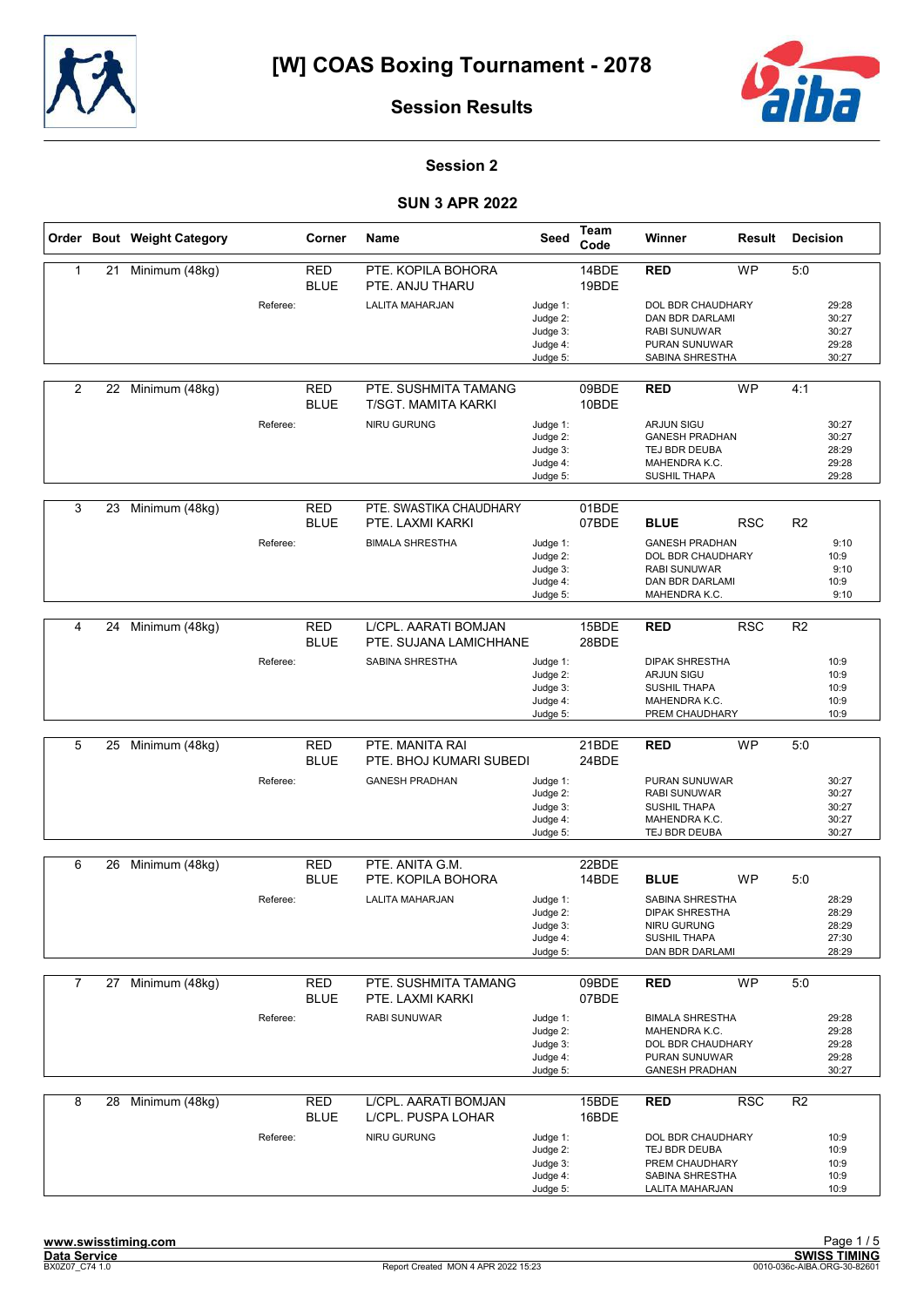



#### Session 2

|    |    | Order Bout Weight Category |          | Corner                    | Name                                         | Seed                                                     | Team<br>Code   | Winner                                                                                                  | Result     | <b>Decision</b> |                                                 |
|----|----|----------------------------|----------|---------------------------|----------------------------------------------|----------------------------------------------------------|----------------|---------------------------------------------------------------------------------------------------------|------------|-----------------|-------------------------------------------------|
| 9  |    | 29 Fly (52kg)              |          | <b>RED</b><br><b>BLUE</b> | PTE. KHEMA DARLAMI MAGAR<br>PTE. SHILA THARU |                                                          | 19BDE<br>22BDE | <b>BLUE</b>                                                                                             | <b>WP</b>  | 5:0             |                                                 |
|    |    |                            | Referee: |                           | <b>DIPAK SHRESTHA</b>                        | Judge 1:<br>Judge 2:<br>Judge 3:<br>Judge 4:<br>Judge 5: |                | NIRU GURUNG<br>PURAN SUNUWAR<br><b>ARJUN SIGU</b><br>DAN BDR DARLAMI<br>PREM CHAUDHARY                  |            |                 | 26:30<br>26:30<br>26:30<br>26:30<br>26:30       |
| 10 | 30 | Fly (52kg)                 |          | <b>RED</b><br><b>BLUE</b> | PTE. ANJANA DHITAL<br>L/CPL. MERINA RAI      |                                                          | 24BDE<br>27BDE | <b>BLUE</b>                                                                                             | <b>ABD</b> | R1              |                                                 |
|    |    |                            | Referee: |                           | <b>LALITA MAHARJAN</b>                       | Judge 1:<br>Judge 2:<br>Judge 3:<br>Judge 4:<br>Judge 5: |                | <b>GANESH PRADHAN</b><br><b>SUSHIL THAPA</b><br><b>BIMALA SHRESTHA</b><br>MAHENDRA K.C.<br>RABI SUNUWAR |            |                 |                                                 |
| 11 | 31 | Fly (52kg)                 |          | <b>RED</b><br><b>BLUE</b> | PTE. GOMA GURUNG<br>PTE. TILAK KUMARI KHADKA |                                                          | 06BDE<br>07BDE | <b>BLUE</b>                                                                                             | <b>ABD</b> | R1              |                                                 |
|    |    |                            | Referee: |                           | NIRU GURUNG                                  | Judge 1:<br>Judge 2:<br>Judge 3:<br>Judge 4:<br>Judge 5: |                | <b>RABI SUNUWAR</b><br>SABINA SHRESTHA<br><b>DAN BDR DARLAMI</b><br><b>ARJUN SIGU</b><br>TEJ BDR DEUBA  |            |                 |                                                 |
|    |    |                            |          |                           |                                              |                                                          |                |                                                                                                         |            |                 |                                                 |
| 12 | 32 | Fly (52kg)                 |          | <b>RED</b><br><b>BLUE</b> | PTE. SHASHI KARKI<br>PTE. ALJUNA RAI         |                                                          | 14BDE<br>03BDE | <b>RED</b>                                                                                              | <b>WP</b>  | 4:1             |                                                 |
|    |    |                            | Referee: |                           | RABI SUNUWAR                                 | Judge 1:<br>Judge 2:<br>Judge 3:<br>Judge 4:<br>Judge 5: |                | <b>LALITA MAHARJAN</b><br>MAHENDRA K.C.<br><b>ARJUN SIGU</b><br>DAN BDR DARLAMI<br>PREM CHAUDHARY       |            |                 | 29:28<br>30:27<br>30:27<br>30:27<br>28:29       |
|    |    |                            |          |                           |                                              |                                                          |                |                                                                                                         |            |                 |                                                 |
| 13 | 33 | Fly (52kg)                 |          | <b>RED</b><br><b>BLUE</b> | PTE. MANISHA PRADHAN<br>L/CPL. KHEMA SHAHI   |                                                          | 21BDE<br>16BDE | <b>BLUE</b>                                                                                             | <b>WP</b>  | 5:0             |                                                 |
|    |    |                            | Referee: |                           | DAN BDR DARLAMI                              | Judge 1:<br>Judge 2:<br>Judge 3:<br>Judge 4:<br>Judge 5: |                | DOL BDR CHAUDHARY<br>MAHENDRA K.C.<br><b>BIMALA SHRESTHA</b><br>TEJ BDR DEUBA<br>RABI SUNUWAR           |            |                 | 27:29<br>28:28 *<br>27:29<br>28:28 *<br>28:28 * |
| 14 | 34 | Fly (52kg)                 |          | <b>RED</b>                | PTE. SUMITRA B.K.                            |                                                          | 01BDE          | <b>RED</b>                                                                                              | <b>RSC</b> | R <sub>2</sub>  |                                                 |
|    |    |                            |          | <b>BLUE</b>               | PTE. SHANTI PUN                              |                                                          | 23BDE          |                                                                                                         |            |                 |                                                 |
|    |    |                            | Referee: |                           | PURAN SUNUWAR                                | Judge 1:<br>Judge 2:<br>Judge 3:<br>Judge 4:<br>Judge 5: |                | <b>RABI SUNUWAR</b><br><b>BIMALA SHRESTHA</b><br><b>GANESH PRADHAN</b><br>LALITA MAHARJAN<br>ARJUN SIGU |            |                 | 10:9<br>10:9<br>10:9<br>10:9<br>10:9            |
| 15 | 37 | Bantam (54kg)              |          | <b>RED</b>                | PTE. ANITA AALE                              |                                                          | 15BDE          | <b>RED</b>                                                                                              | <b>RSC</b> | R <sub>3</sub>  |                                                 |
|    |    |                            |          | <b>BLUE</b>               | L/CPL. PRAMILA THAPA                         |                                                          | 26BDE          |                                                                                                         |            |                 |                                                 |
|    |    |                            | Referee: |                           | PREM CHAUDHARY                               | Judge 1:<br>Judge 2:<br>Judge 3:<br>Judge 4:<br>Judge 5: |                | DOL BDR CHAUDHARY<br>RABI SUNUWAR<br>MAHENDRA K.C.<br><b>ARJUN SIGU</b><br>SUSHIL THAPA                 |            |                 | 20:18<br>20:18<br>20:18<br>20:18<br>20:18       |
| 16 | 38 | Bantam (54kg)              |          | <b>RED</b><br><b>BLUE</b> | GUNNER GANGA ALE MAGAR<br>PTE. RAMALA RAI    |                                                          | 16BDE<br>14BDE | <b>RED</b>                                                                                              | <b>WP</b>  | 3:2             |                                                 |
|    |    |                            | Referee: |                           | DAN BDR DARLAMI                              | Judge 1:<br>Judge 2:<br>Judge 3:<br>Judge 4:<br>Judge 5: |                | <b>DIPAK SHRESTHA</b><br>NIRU GURUNG<br><b>RABI SUNUWAR</b><br>PREM CHAUDHARY<br>SABINA SHRESTHA        |            |                 | 29:28<br>29:28<br>28:29<br>29:28<br>28:29       |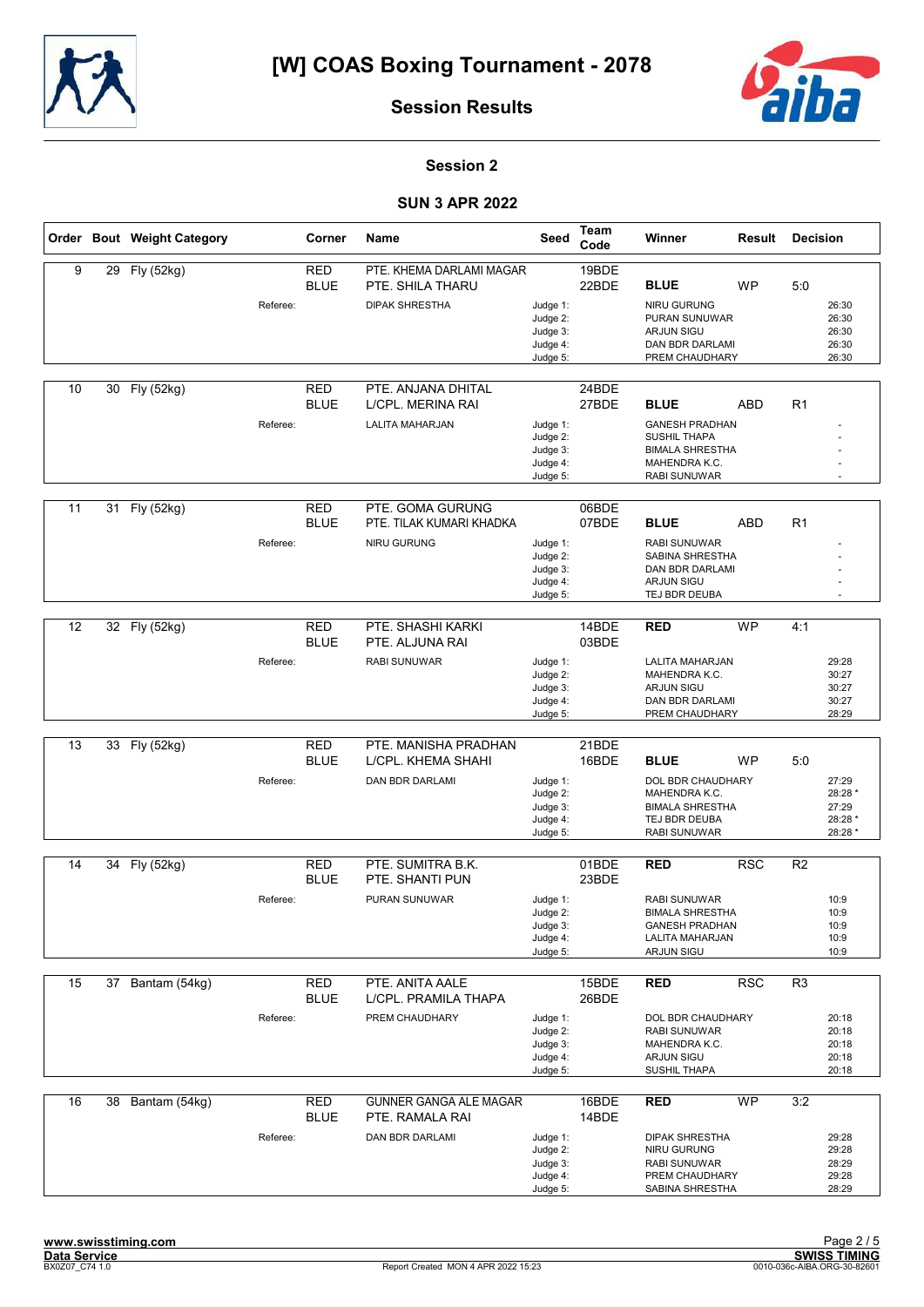



#### Session 2

|    |    | Order Bout Weight Category |          | Corner                    | Name                                               | Seed                                                     | Team<br>Code   | Winner                                                                                                             | Result     | <b>Decision</b> |                                           |
|----|----|----------------------------|----------|---------------------------|----------------------------------------------------|----------------------------------------------------------|----------------|--------------------------------------------------------------------------------------------------------------------|------------|-----------------|-------------------------------------------|
| 17 | 39 | Bantam (54kg)              |          | <b>RED</b><br><b>BLUE</b> | PTE. ALGINA TAMANG<br>PTE. ARCHANA SINJALI         |                                                          | 02BDE<br>23BDE | <b>RED</b>                                                                                                         | <b>WP</b>  | 5:0             |                                           |
|    |    |                            | Referee: |                           | <b>BIMALA SHRESTHA</b>                             | Judge 1:<br>Judge 2:<br>Judge 3:<br>Judge 4:<br>Judge 5: |                | <b>GANESH PRADHAN</b><br><b>PURAN SUNUWAR</b><br><b>SUSHIL THAPA</b><br>DAN BDR DARLAMI<br>MAHENDRA K.C.           |            |                 | 30:27<br>30:27<br>30:27<br>30:27<br>30:27 |
| 18 | 40 | Bantam (54kg)              |          | <b>RED</b><br><b>BLUE</b> | PTE. PUJA GHIMIRE<br><b>GUNNER MANISHA THAPA</b>   |                                                          | 19BDE<br>13BDE | <b>RED</b>                                                                                                         | ABD        | R <sub>1</sub>  |                                           |
|    |    |                            | Referee: |                           | MAHENDRA K.C.                                      | Judge 1:<br>Judge 2:<br>Judge 3:<br>Judge 4:<br>Judge 5: |                | <b>ARJUN SIGU</b><br><b>RABI SUNUWAR</b><br>LALITA MAHARJAN<br>DOL BDR CHAUDHARY<br>PREM CHAUDHARY                 |            |                 |                                           |
| 19 | 41 | Bantam (54kg)              |          | <b>RED</b><br><b>BLUE</b> | PTE. ASMITA BASNET<br>PTE. JAY LAXMI RAWAT         |                                                          | 21BDE<br>24BDE | <b>BLUE</b>                                                                                                        | <b>WP</b>  | 5:0             |                                           |
|    |    |                            | Referee: |                           | TEJ BDR DEUBA                                      | Judge 1:<br>Judge 2:<br>Judge 3:<br>Judge 4:<br>Judge 5: |                | <b>PURAN SUNUWAR</b><br><b>SUSHIL THAPA</b><br>DAN BDR DARLAMI<br><b>GANESH PRADHAN</b><br>DOL BDR CHAUDHARY       |            |                 | 27:30<br>28:29<br>27:30<br>27:30<br>27:30 |
| 20 |    | 42 Bantam (54kg)           |          | <b>RED</b><br><b>BLUE</b> | PTE. SUSMITA JARGA MAGAR<br>PTE. BHASA KALA SUNWAR |                                                          | 28BDE<br>27BDE | <b>RED</b>                                                                                                         | <b>WP</b>  | 5:0             |                                           |
|    |    |                            | Referee: |                           | <b>BIMALA SHRESTHA</b>                             | Judge 1:<br>Judge 2:<br>Judge 3:<br>Judge 4:<br>Judge 5: |                | <b>ARJUN SIGU</b><br>LALITA MAHARJAN<br>SABINA SHRESTHA<br><b>UMESH LAMA</b><br>MAHENDRA K.C.                      |            |                 | 30:27<br>30:27<br>30:27<br>30:27<br>30:27 |
| 21 | 45 | Feather (57kg)             |          | <b>RED</b><br><b>BLUE</b> | <b>GUNNER BARSHA SHRESTHA</b><br>PTE. SIMA THARU   |                                                          | 16BDE<br>28BDE | <b>RED</b>                                                                                                         | <b>ABD</b> | R1              |                                           |
|    |    |                            | Referee: |                           | SABINA SHRESTHA                                    | Judge 1:<br>Judge 2:<br>Judge 3:<br>Judge 4:<br>Judge 5: |                | <b>UMESH LAMA</b><br>TEJ BDR DEUBA<br>DEVENDRA SINGH THAKURI<br><b>DIPAK SHRESTHA</b><br>DOL BDR CHAUDHARY         |            |                 |                                           |
|    |    |                            |          | <b>RED</b>                | PTE. SUSHILA TITUNG                                |                                                          |                |                                                                                                                    |            |                 |                                           |
| 22 | 46 | Feather (57kg)             |          | <b>BLUE</b>               | PTE. JAMUNA THAPA                                  |                                                          | 26BDE<br>24BDE | <b>BLUE</b>                                                                                                        | <b>WP</b>  | 3:2             |                                           |
|    |    |                            | Referee: |                           | PURAN SUNUWAR                                      | Judge 1:<br>Judge 2:<br>Judge 3:<br>Judge 4:<br>Judge 5: |                | <b>DAN BDR DARLAMI</b><br>MAHENDRA K.C.<br>PREM CHAUDHARY<br>SUSHIL THAPA<br><b>GANESH PRADHAN</b>                 |            |                 | 30:27<br>28:29<br>27:30<br>29:28<br>27:30 |
| 23 |    | 47 Feather (57kg)          |          | <b>RED</b>                | PTE. BINDU TAMANG                                  |                                                          | 14BDE          | <b>RED</b>                                                                                                         | <b>ABD</b> | R1              |                                           |
|    |    |                            |          | <b>BLUE</b>               | TECN/SGT. SHIKSYA DEUJA                            |                                                          | 10BDE          |                                                                                                                    |            |                 |                                           |
|    |    |                            | Referee: |                           | LALITA MAHARJAN                                    | Judge 1:<br>Judge 2:<br>Judge 3:<br>Judge 4:<br>Judge 5: |                | TEJ BDR DEUBA<br>SABINA SHRESTHA<br>RABI SUNUWAR<br><b>DIPAK SHRESTHA</b><br>NIRU GURUNG                           |            |                 |                                           |
| 24 |    | 48 Feather (57kg)          |          | <b>RED</b>                | PTE. NIRMALA DARJI                                 |                                                          | 23BDE          |                                                                                                                    |            |                 |                                           |
|    |    |                            | Referee: | <b>BLUE</b>               | PTE. SIVA KALA THAPA<br><b>BIMALA SHRESTHA</b>     | Judge 1:<br>Judge 2:<br>Judge 3:<br>Judge 4:<br>Judge 5: | 22BDE          | <b>BLUE</b><br><b>GANESH PRADHAN</b><br>PURAN SUNUWAR<br><b>SUSHIL THAPA</b><br>DAN BDR DARLAMI<br>LALITA MAHARJAN | RSC-I      | R <sub>1</sub>  |                                           |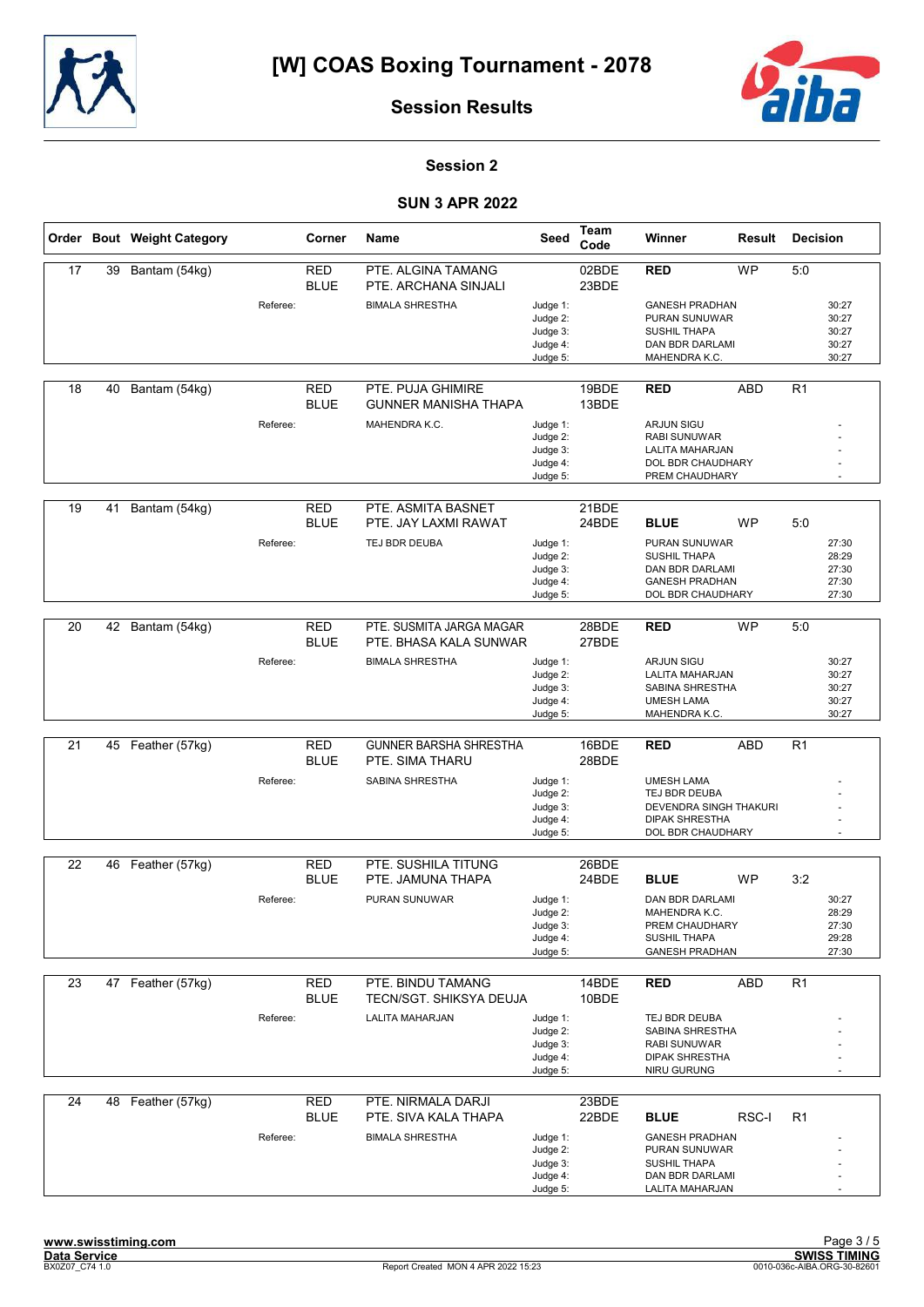



#### Session 2

|    |    | Order Bout Weight Category |          | Corner                    | Name                                             | Seed                 | Team<br>Code   | Winner                                     | Result     | <b>Decision</b> |                      |
|----|----|----------------------------|----------|---------------------------|--------------------------------------------------|----------------------|----------------|--------------------------------------------|------------|-----------------|----------------------|
| 25 |    | 53 Light (60kg)            |          | <b>RED</b><br><b>BLUE</b> | PTE. AMBIKA OLI<br>PTE. BINITA RAI               |                      | 07BDE<br>03BDE | <b>BLUE</b>                                | <b>RSC</b> | R <sub>2</sub>  |                      |
|    |    |                            | Referee: |                           | <b>NIRU GURUNG</b>                               | Judge 1:             |                | TEJ BDR DEUBA                              |            |                 | 8:10                 |
|    |    |                            |          |                           |                                                  | Judge 2:             |                | <b>SABINA SHRESTHA</b>                     |            |                 | 8:10                 |
|    |    |                            |          |                           |                                                  | Judge 3:             |                | <b>SUSHIL THAPA</b>                        |            |                 | 8:10                 |
|    |    |                            |          |                           |                                                  | Judge 4:             |                | PURAN SUNUWAR                              |            |                 | 8:10                 |
|    |    |                            |          |                           |                                                  | Judge 5:             |                | DOL BDR CHAUDHARY                          |            |                 | 8:10                 |
| 26 | 54 | Light (60kg)               |          | <b>RED</b><br><b>BLUE</b> | PTE. RENUKA KATWAL<br>PTE. BISHNU KUMARI CHAHARI |                      | 02BDE<br>01BDE | <b>BLUE</b>                                | <b>ABD</b> | R <sub>2</sub>  |                      |
|    |    |                            | Referee: |                           | <b>DIPAK SHRESTHA</b>                            | Judge 1:             |                | <b>GANESH PRADHAN</b>                      |            |                 | 9:10                 |
|    |    |                            |          |                           |                                                  | Judge 2:             |                | MAHENDRA K.C.                              |            |                 | 9:10                 |
|    |    |                            |          |                           |                                                  | Judge 3:             |                | <b>RABI SUNUWAR</b>                        |            |                 | 9:10                 |
|    |    |                            |          |                           |                                                  | Judge 4:             |                | DAN BDR DARLAMI                            |            |                 | 9:10                 |
|    |    |                            |          |                           |                                                  | Judge 5:             |                | PREM CHAUDHARY                             |            |                 | 9:10                 |
|    |    |                            |          |                           |                                                  |                      |                |                                            |            |                 |                      |
| 27 | 55 | Light (60kg)               |          | <b>RED</b><br><b>BLUE</b> | PTE. BIPANA PULAMI MAGAR<br>PTE. KRISHNA BUDHA   |                      | 21BDE<br>28BDE | <b>BLUE</b>                                | <b>ABD</b> | R <sub>2</sub>  |                      |
|    |    |                            | Referee: |                           | SUSHIL THAPA                                     | Judge 1:             |                | <b>UMESH LAMA</b>                          |            |                 | 9:10                 |
|    |    |                            |          |                           |                                                  | Judge 2:             |                | DOL BDR CHAUDHARY                          |            |                 | 9:10                 |
|    |    |                            |          |                           |                                                  | Judge 3:             |                | DEVENDRA SINGH THAKURI                     |            |                 | 9:10                 |
|    |    |                            |          |                           |                                                  | Judge 4:             |                | <b>GANESH PRADHAN</b>                      |            |                 | 9:10                 |
|    |    |                            |          |                           |                                                  | Judge 5:             |                | <b>RABI SUNUWAR</b>                        |            |                 | 9:10                 |
| 28 | 56 | Light (60kg)               |          | <b>RED</b>                | L/CPL. MANISHA KUMARI BUDHA                      |                      | 15BDE          |                                            |            |                 |                      |
|    |    |                            |          | <b>BLUE</b>               | L/CPL. JANAKI SARU                               |                      | 06BDE          | <b>BLUE</b>                                | <b>WP</b>  | 5:0             |                      |
|    |    |                            | Referee: |                           | TEJ BDR DEUBA                                    | Judge 1:             |                | <b>BIMALA SHRESTHA</b>                     |            |                 | 26:30                |
|    |    |                            |          |                           |                                                  | Judge 2:             |                | DAN BDR DARLAMI                            |            |                 | 26:30                |
|    |    |                            |          |                           |                                                  | Judge 3:             |                | SABINA SHRESTHA                            |            |                 | 26:30<br>26:30       |
|    |    |                            |          |                           |                                                  | Judge 4:<br>Judge 5: |                | PURAN SUNUWAR<br>PREM CHAUDHARY            |            |                 | 27:29                |
|    |    |                            |          |                           |                                                  |                      |                |                                            |            |                 |                      |
| 29 | 61 | Welter (66kg)              |          | <b>RED</b>                | PTE. PREYANSI ADHIKARI                           |                      | 15BDE          |                                            |            |                 |                      |
|    |    |                            |          | <b>BLUE</b>               | PTE. SANGITA DANGAL                              |                      | 09BDE          | <b>BLUE</b>                                | <b>ABD</b> | R <sub>1</sub>  |                      |
|    |    |                            | Referee: |                           | DOL BDR CHAUDHARY                                | Judge 1:             |                | <b>GANESH PRADHAN</b>                      |            |                 |                      |
|    |    |                            |          |                           |                                                  | Judge 2:             |                | <b>SUSHIL THAPA</b>                        |            |                 |                      |
|    |    |                            |          |                           |                                                  | Judge 3:             |                | <b>DIPAK SHRESTHA</b>                      |            |                 |                      |
|    |    |                            |          |                           |                                                  | Judge 4:             |                | MAHENDRA K.C.                              |            |                 |                      |
|    |    |                            |          |                           |                                                  | Judge 5:             |                | <b>RABI SUNUWAR</b>                        |            |                 |                      |
| 30 |    |                            |          | <b>RED</b>                | PTE. CHHAM MAYA GURUNG                           |                      | 03BDE          | <b>RED</b>                                 | <b>RSC</b> | R <sub>3</sub>  |                      |
|    | 62 | Welter (66kg)              |          | <b>BLUE</b>               | PTE. BHAGWATI GHARTI                             |                      | 04BDE          |                                            |            |                 |                      |
|    |    |                            |          |                           | MAHENDRA K.C.                                    |                      |                |                                            |            |                 |                      |
|    |    |                            | Referee: |                           |                                                  | Judge 1:<br>Judge 2: |                | TEJ BDR DEUBA<br><b>BIMALA SHRESTHA</b>    |            |                 | 20:18<br>19:19       |
|    |    |                            |          |                           |                                                  | Judge 3:             |                | NIRU GURUNG                                |            |                 | 19:19                |
|    |    |                            |          |                           |                                                  | Judge 4:             |                | PREM CHAUDHARY                             |            |                 | 20:18                |
|    |    |                            |          |                           |                                                  | Judge 5:             |                | PURAN SUNUWAR                              |            |                 | 19:19                |
|    |    |                            |          |                           |                                                  |                      |                |                                            |            |                 |                      |
| 31 |    | 63 Welter (66kg)           |          | <b>RED</b>                | NCE. BHIMA KUMARI KATUWAL                        |                      | 01BDE          | <b>RED</b>                                 | <b>WP</b>  | 5:0             |                      |
|    |    |                            |          | <b>BLUE</b>               | PTE. SIRMILA RAI                                 |                      | 19BDE          |                                            |            |                 |                      |
|    |    |                            | Referee: |                           | <b>GANESH PRADHAN</b>                            | Judge 1:             |                | <b>LALITA MAHARJAN</b>                     |            |                 | 30:27                |
|    |    |                            |          |                           |                                                  | Judge 2:             |                | DAN BDR DARLAMI                            |            |                 | 30:27                |
|    |    |                            |          |                           |                                                  | Judge 3:<br>Judge 4: |                | <b>SUSHIL THAPA</b><br>DOL BDR CHAUDHARY   |            |                 | 30:24<br>30:27       |
|    |    |                            |          |                           |                                                  | Judge 5:             |                | PURAN SUNUWAR                              |            |                 | 30:27                |
|    |    |                            |          |                           |                                                  |                      |                |                                            |            |                 |                      |
| 32 | 64 | Welter (66kg)              |          | <b>RED</b>                | PTE. JHARNA BUDHA                                |                      | 28BDE          |                                            |            |                 |                      |
|    |    |                            |          | <b>BLUE</b>               | PTE. KABITA GURUNG                               |                      | 06BDE          | <b>BLUE</b>                                | <b>RSC</b> | R <sub>1</sub>  |                      |
|    |    |                            | Referee: |                           | <b>LALITA MAHARJAN</b>                           | Judge 1:             |                | DEVENDRA SINGH THAKURI                     |            |                 |                      |
|    |    |                            |          |                           |                                                  | Judge 2:             |                | <b>UMESH LAMA</b>                          |            |                 |                      |
|    |    |                            |          |                           |                                                  | Judge 3:<br>Judge 4: |                | <b>DIPAK SHRESTHA</b><br>DOL BDR CHAUDHARY |            |                 |                      |
|    |    |                            |          |                           |                                                  | Judge 5:             |                | MAHENDRA K.C.                              |            |                 | $\ddot{\phantom{1}}$ |
|    |    |                            |          |                           |                                                  |                      |                |                                            |            |                 |                      |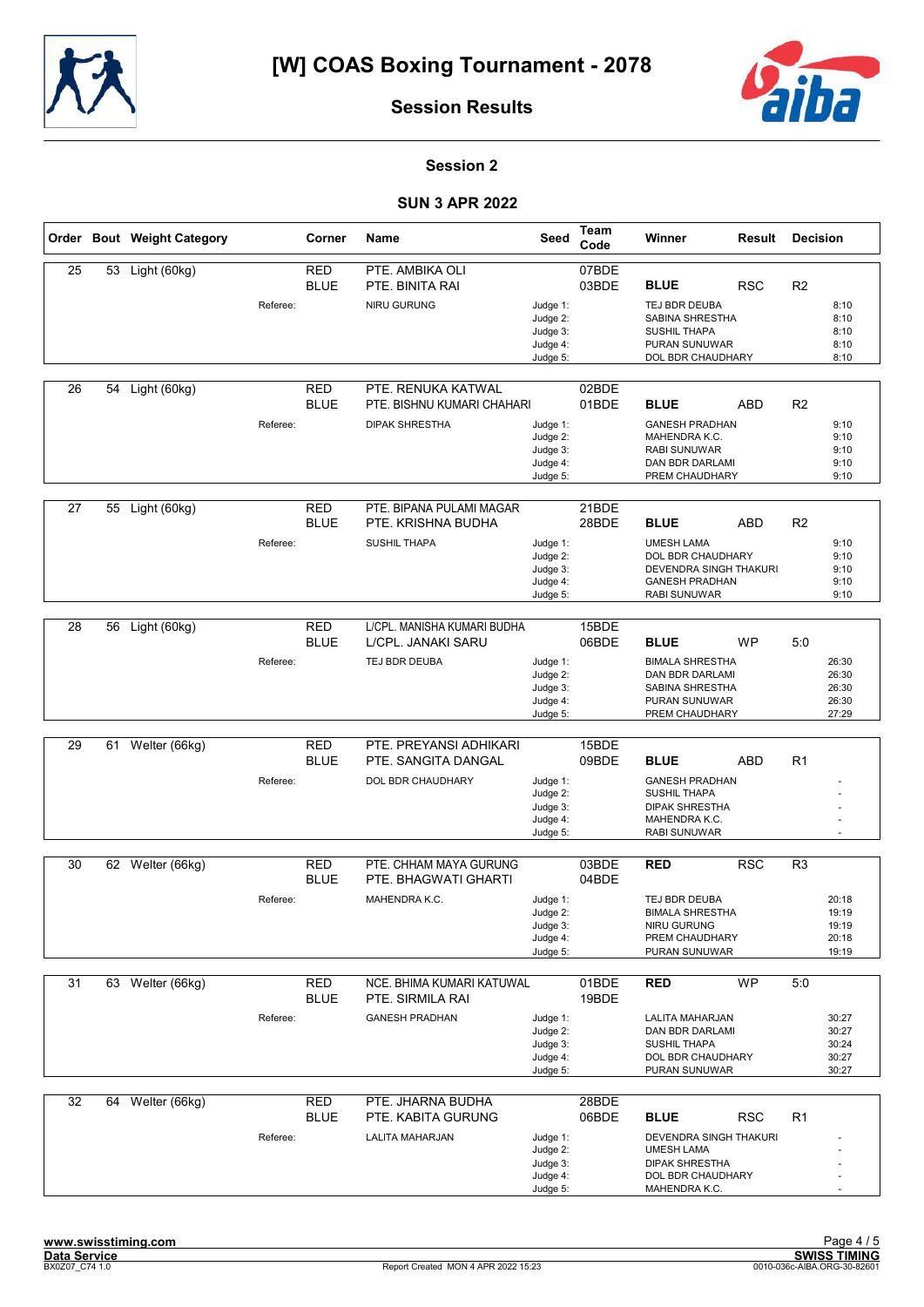



| <b>LEGEND</b><br><b>RSC-I</b> | Preferred winner<br>Referee Stops Contest - Injury | <b>ABD</b><br><b>WP</b> | Abandon<br>Win on points | Rn | Round number | <b>RSC</b> | Referee Stops Contest |
|-------------------------------|----------------------------------------------------|-------------------------|--------------------------|----|--------------|------------|-----------------------|
|                               | www.swisstiming.com                                |                         |                          |    |              |            | Page 5/5              |
| <b>Data Service</b>           |                                                    |                         |                          |    |              |            | <b>SWISS TIMING</b>   |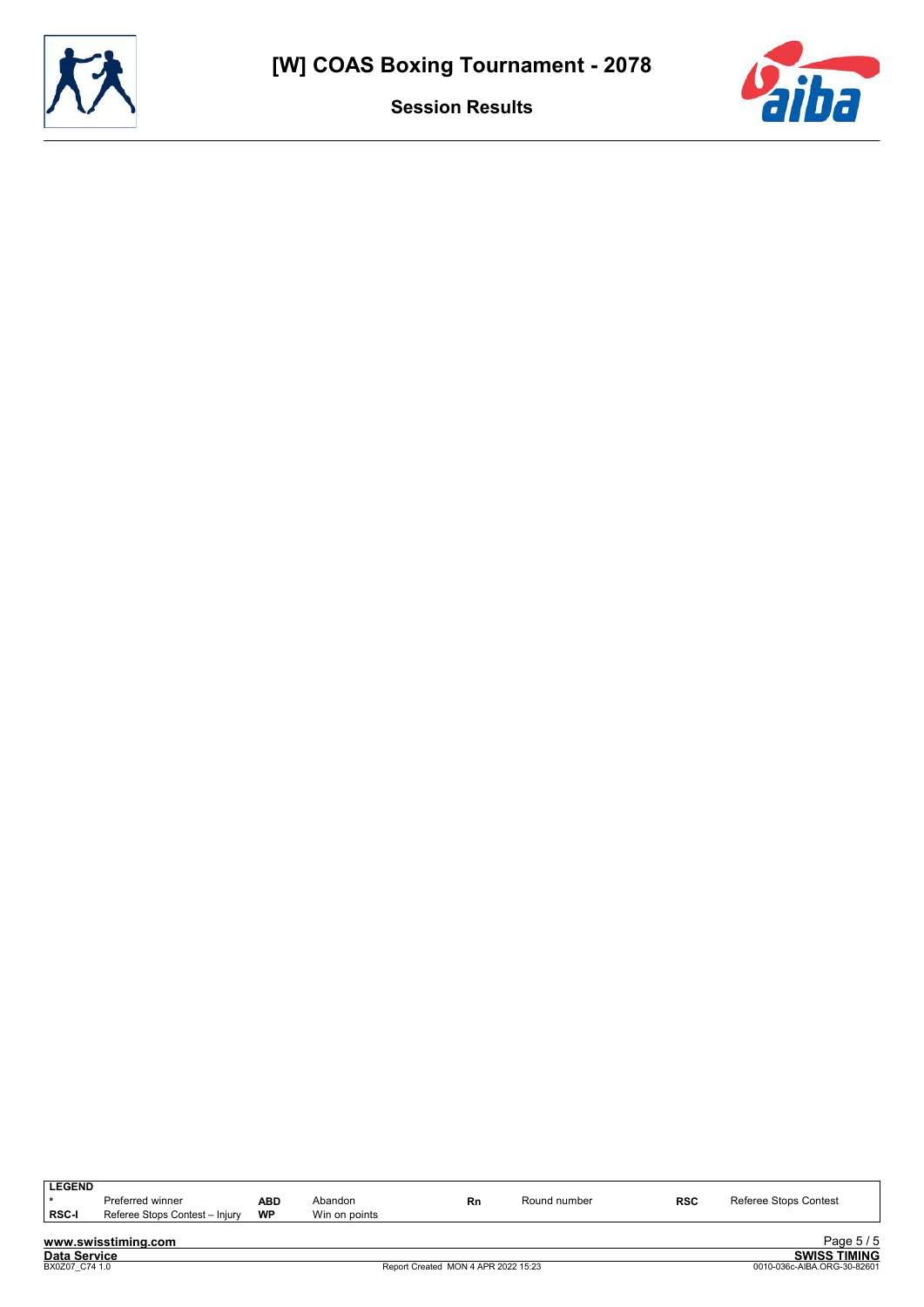



#### Session 3

#### **WED 6 APR 2022**

|                |    | Order Bout Weight Category |          | Corner                    | <b>Name</b>                                           | Seed                                                     | Team<br>Code   | Winner                                                                                                     | Result     | <b>Decision</b> |                                           |
|----------------|----|----------------------------|----------|---------------------------|-------------------------------------------------------|----------------------------------------------------------|----------------|------------------------------------------------------------------------------------------------------------|------------|-----------------|-------------------------------------------|
| $\mathbf{1}$   | 69 | Minimum (48kg)             |          | <b>RED</b><br><b>BLUE</b> | PTE. MANITA RAI<br>PTE. KOPILA BOHORA                 |                                                          | 21BDE<br>14BDE | <b>BLUE</b>                                                                                                | <b>WP</b>  | 4:1             |                                           |
|                |    |                            | Referee: |                           | LALITA MAHARJAN                                       | Judge 1:<br>Judge 2:<br>Judge 3:<br>Judge 4:<br>Judge 5: |                | PURAN SUNUWAR<br><b>GANESH PRADHAN</b><br><b>NIRU GURUNG</b><br>DOL BDR CHAUDHARY<br>PREM CHAUDHARY        |            |                 | 28:29<br>28:29<br>28:29<br>30:27<br>28:29 |
| $\overline{2}$ | 70 | Minimum (48kg)             |          | <b>RED</b><br><b>BLUE</b> | PTE. SUSHMITA TAMANG<br>L/CPL. AARATI BOMJAN          |                                                          | 09BDE<br>15BDE | <b>BLUE</b>                                                                                                | <b>ABD</b> | R <sub>1</sub>  |                                           |
|                |    |                            | Referee: |                           | TEJ BDR DEUBA                                         | Judge 1:<br>Judge 2:<br>Judge 3:<br>Judge 4:<br>Judge 5: |                | <b>ARJUN SIGU</b><br><b>SUSHIL THAPA</b><br>MAHENDRA K.C.<br><b>RABI SUNUWAR</b><br><b>DIPAK SHRESTHA</b>  |            |                 |                                           |
| 3              | 71 | Fly (52kg)                 |          | <b>RED</b><br><b>BLUE</b> | L/CPL. KHEMA SHAHI<br>PTE. SUMITRA B.K.               |                                                          | 16BDE<br>01BDE | <b>BLUE</b>                                                                                                | <b>WP</b>  | 5:0             |                                           |
|                |    |                            | Referee: |                           | <b>BIMALA SHRESTHA</b>                                | Judge 1:<br>Judge 2:<br>Judge 3:<br>Judge 4:<br>Judge 5: |                | MAHENDRA K.C.<br><b>RABI SUNUWAR</b><br><b>UMESH LAMA</b><br>LALITA MAHARJAN<br><b>NIRU GURUNG</b>         |            |                 | 27:30<br>27:30<br>27:30<br>27:30<br>27:30 |
|                |    |                            |          |                           |                                                       |                                                          |                |                                                                                                            |            |                 |                                           |
| 4              |    | 72 Fly (52kg)              |          | <b>RED</b><br><b>BLUE</b> | L/CPL. MERINA RAI<br>PTE. SHASHI KARKI                |                                                          | 27BDE<br>14BDE | <b>BLUE</b>                                                                                                | <b>WP</b>  | 4:1             |                                           |
|                |    |                            | Referee: |                           | DIPENDRA BAKHUNCHHE                                   | Judge 1:<br>Judge 2:<br>Judge 3:<br>Judge 4:<br>Judge 5: |                | <b>SUSHIL THAPA</b><br><b>GANESH PRADHAN</b><br>PURAN SUNUWAR<br>MAHENDRA K.C.<br><b>TARARAM SHRESTHA</b>  |            |                 | 28:29<br>28:29<br>28:29<br>30:27<br>28:29 |
|                |    |                            |          |                           |                                                       |                                                          |                |                                                                                                            |            |                 |                                           |
| 5              | 73 | Bantam (54kg)              |          | <b>RED</b><br><b>BLUE</b> | PTE. JAY LAXMI RAWAT<br>PTE. SUSMITA JARGA MAGAR      |                                                          | 24BDE<br>28BDE | <b>BLUE</b>                                                                                                | <b>WP</b>  | 5:0             |                                           |
|                |    |                            | Referee: |                           | DEVENDRA SINGH THAKURI                                | Judge 1:<br>Judge 2:<br>Judge 3:<br>Judge 4:<br>Judge 5: |                | <b>NIRU GURUNG</b><br>LALITA MAHARJAN<br>DOL BDR CHAUDHARY<br>PREM CHAUDHARY<br>PURAN SUNUWAR              |            |                 | 27:30<br>27:30<br>27:30<br>27:30<br>27:30 |
| 6              | 74 | Bantam (54kg)              |          | <b>RED</b><br><b>BLUE</b> | <b>GUNNER GANGA ALE MAGAR</b><br>PTE. PUJA GHIMIRE    |                                                          | 16BDE<br>19BDE | <b>RED</b>                                                                                                 | <b>WP</b>  | 5:0             |                                           |
|                |    |                            | Referee: |                           | <b>UMESH LAMA</b>                                     | Judge 1:<br>Judge 2:<br>Judge 3:<br>Judge 4:<br>Judge 5: |                | <b>BIMALA SHRESTHA</b><br><b>ARJUN SIGU</b><br>DOL BDR CHAUDHARY<br><b>RABI SUNUWAR</b><br>SABINA SHRESTHA |            |                 | 29:28<br>29:28<br>29:28<br>29:28<br>29:28 |
| $\overline{7}$ |    | 75 Feather (57kg)          |          | <b>RED</b><br><b>BLUE</b> | PTE. SITA KUMARI SHRESTHA<br>PTE. PRAMILA BUDHA MAGAR |                                                          | 03BDE<br>19BDE | <b>RED</b>                                                                                                 | <b>WP</b>  | 3:2             |                                           |
|                |    |                            | Referee: |                           | HARI CHANDRA KHADKA                                   | Judge 1:<br>Judge 2:<br>Judge 3:<br>Judge 4:<br>Judge 5: |                | <b>GANESH PRADHAN</b><br>PURAN SUNUWAR<br><b>NIRU GURUNG</b><br>PREM CHAUDHARY<br>TEJ BDR DEUBA            |            |                 | 30:27<br>28:29<br>29:28<br>29:28<br>28:29 |
| 8              |    | 76 Feather (57kg)          |          | <b>RED</b><br><b>BLUE</b> | <b>GUNNER BARSHA SHRESTHA</b><br>PTE. BINDU TAMANG    |                                                          | 16BDE<br>14BDE | <b>RED</b>                                                                                                 | <b>ABD</b> | R <sub>1</sub>  |                                           |
|                |    |                            | Referee: |                           | DEVENDRA SINGH THAKURI                                | Judge 1:<br>Judge 2:<br>Judge 3:<br>Judge 4:<br>Judge 5: |                | SABINA SHRESTHA<br><b>UMESH LAMA</b><br>DIPENDRA BAKHUNCHHE<br><b>RABI SUNUWAR</b><br>PREM CHAUDHARY       |            |                 |                                           |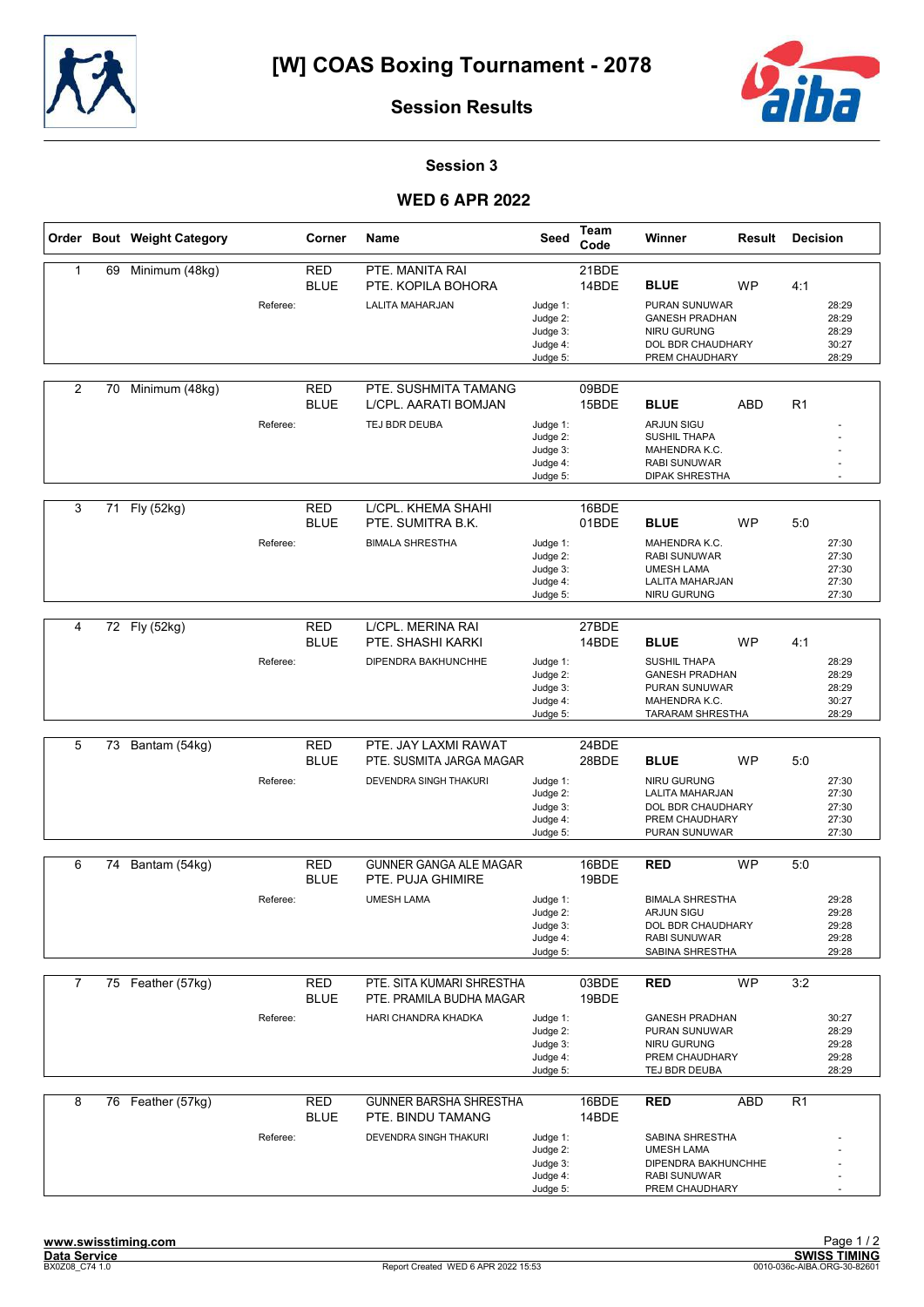



28:29

Session Results

#### Session 3

#### **WED 6 APR 2022**

|    |    | Order Bout Weight Category |          | Corner                    | <b>Name</b>                                           | Seed                                                     | <b>Team</b><br>Code | Winner                                                                                                                           | Result     | <b>Decision</b>                           |  |
|----|----|----------------------------|----------|---------------------------|-------------------------------------------------------|----------------------------------------------------------|---------------------|----------------------------------------------------------------------------------------------------------------------------------|------------|-------------------------------------------|--|
| 9  | 77 | Light (60kg)               |          | <b>RED</b><br><b>BLUE</b> | PTE. BIMALA PUN<br>LICPL. DWARIKA BOHORA              |                                                          | 14BDE<br>16BDE      | <b>BLUE</b>                                                                                                                      | <b>WP</b>  | 5:0                                       |  |
|    |    |                            | Referee: |                           | <b>LALITA MAHARJAN</b>                                | Judge 1:<br>Judge 2:<br>Judge 3:<br>Judge 4:<br>Judge 5: |                     | <b>ARJUN SIGU</b><br><b>RABI SUNUWAR</b><br>TEJ BDR DEUBA<br><b>HARI CHANDRA KHADKA</b><br><b>DIPAK SHRESTHA</b>                 |            | 28:29<br>27:30<br>27:30<br>27:30<br>28:29 |  |
| 10 | 78 | Light (60kg)               |          | <b>RED</b><br><b>BLUE</b> | PTE. BISHNU KUMARI CHAHARI<br>PTE, KRISHNA BUDHA      |                                                          | 01BDE<br>28BDE      | <b>RED</b>                                                                                                                       | <b>ABD</b> | R <sub>3</sub>                            |  |
|    |    |                            | Referee: |                           | PREM CHAUDHARY                                        | Judge 1:<br>Judge 2:<br>Judge 3:<br>Judge 4:<br>Judge 5: |                     | <b>DEVENDRA SINGH THAKURI</b><br><b>DOL BDR CHAUDHARY</b><br><b>NIRU GURUNG</b><br><b>GANESH PRADHAN</b><br><b>PURAN SUNUWAR</b> |            | 20:17<br>20:18<br>20:18<br>20:18<br>20:18 |  |
| 11 | 79 | Welter (66kg)              | Referee: | <b>RED</b><br><b>BLUE</b> | PTE, ANUPA CHAUDHARY<br>PTE. SANGITA DANGAL           | Judge 1:<br>Judge 2:                                     | 26BDE<br>09BDE      | <b>BLUE</b>                                                                                                                      | <b>WO</b>  |                                           |  |
| 12 | 80 | Welter (66kg)              |          | <b>RED</b><br><b>BLUE</b> | NCE. BHIMA KUMARI KATUWAL<br>L/CPL. TIRTHA KUMARI BAL |                                                          | 01BDE<br>16BDE      | <b>BLUE</b>                                                                                                                      | <b>WP</b>  | 3:2                                       |  |
|    |    |                            | Referee: |                           | <b>BIMALA SHRESTHA</b>                                | Judge 1:<br>Judge 2:<br>Judge 3:<br>Judge 4:             |                     | <b>GANESH PRADHAN</b><br><b>LALITA MAHARJAN</b><br><b>RABI SUNUWAR</b><br>SABINA SHRESTHA                                        |            | 29:28<br>28:29<br>28:29<br>29:28          |  |

Judge 5:

NIRU GURUNG

| <b>LEGEND</b>       |                     |    |              |                                     |          |           |               |                             |
|---------------------|---------------------|----|--------------|-------------------------------------|----------|-----------|---------------|-----------------------------|
| <b>ABD</b>          | Abandon             | Rn | Round number | WO                                  | Walkover | <b>WP</b> | Win on points |                             |
|                     |                     |    |              |                                     |          |           |               |                             |
|                     | www.swisstiming.com |    |              |                                     |          |           |               | Page $2/2$                  |
| <b>Data Service</b> |                     |    |              |                                     |          |           |               | <b>SWISS TIMING</b>         |
| BX0Z08 C74 1.0      |                     |    |              | Report Created WED 6 APR 2022 15:53 |          |           |               | 0010-036c-AIBA.ORG-30-82601 |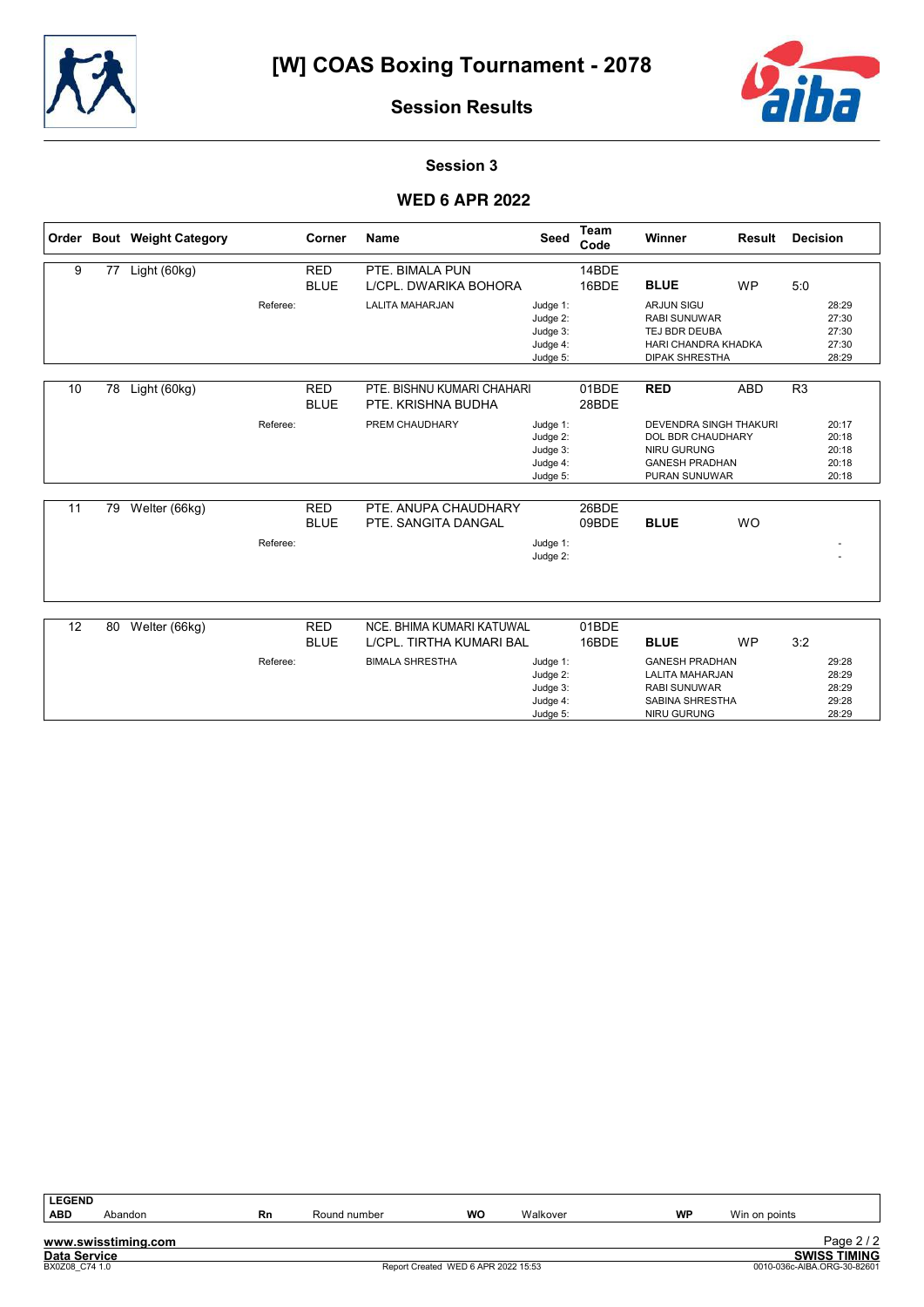



#### Finals Results

#### TUE 5 APR 2022 START TIME:

|   |    | <b>Bout</b> Weight Category | Medal                        | Name                                                            | <b>Seed</b> | <b>Team</b><br>Code | Winner      | Result     | <b>Decision</b> |
|---|----|-----------------------------|------------------------------|-----------------------------------------------------------------|-------------|---------------------|-------------|------------|-----------------|
| 1 | 81 | Minimum (48kg)              | <b>GOLD</b><br>SILVER        | L/CPL. AARATI BOMJAN<br>PTE. KOPILA BOHORA                      |             | 15BDE<br>14BDE      | <b>BLUE</b> | <b>ABD</b> | R <sub>1</sub>  |
|   |    |                             |                              | BRONZE PTE, SUSHMITA TAMANG<br>BRONZE PTE, MANITA RAI           |             | 09BDE<br>21BDE      |             |            |                 |
| 2 |    | 82 Fly (52kg)               | <b>GOLD</b><br><b>SILVER</b> | PTE, SUMITRA B.K.<br>PTE. SHASHI KARKI                          |             | 01BDE<br>14BDE      | <b>RED</b>  | <b>WP</b>  | 5:0             |
|   |    |                             |                              | BRONZE L/CPL. KHEMA SHAHI<br>BRONZE L/CPL. MERINA RAI           |             | 16BDE<br>27BDE      |             |            |                 |
| 3 |    | 83 Bantam (54kg)            | <b>GOLD</b><br><b>SILVER</b> | PTE. SUSMITA JARGA MAGAR<br><b>GUNNER GANGA ALE MAGAR</b>       |             | 28BDE<br>16BDE      | <b>RED</b>  | <b>WP</b>  | 3:2             |
|   |    |                             |                              | BRONZE PTE. JAY LAXMI RAWAT<br>BRONZE PTE, PUJA GHIMIRE         |             | 24BDE<br>19BDE      |             |            |                 |
| 4 |    | 84 Feather (57kg)           | GOLD<br><b>SILVER</b>        | <b>GUNNER BARSHA SHRESTHA</b><br>PTE. SITA KUMARI SHRESTHA      |             | 16BDE<br>03BDE      | <b>BLUE</b> | <b>ABD</b> | R <sub>1</sub>  |
|   |    |                             |                              | BRONZE PTE, BINDU TAMANG<br>BRONZE PTE, PRAMILA BUDHA MAGAR     |             | 14BDE<br>19BDE      |             |            |                 |
| 5 |    | 85 Light (60kg)             | GOLD<br><b>SILVER</b>        | PTE. BISHNU KUMARI CHAHARI<br>L/CPL. DWARIKA BOHORA             |             | 01BDE<br>16BDE      | <b>BLUE</b> | <b>WP</b>  | 5:0             |
|   |    |                             |                              | BRONZE PTE, KRISHNA BUDHA<br>BRONZE PTE. BIMALA PUN             |             | 28BDE<br>14BDE      |             |            |                 |
| 6 |    | 86 Welter (66kg)            | GOLD<br><b>SILVER</b>        | PTE, SANGITA DANGAL<br>L/CPL. TIRTHA KUMARI BAL                 |             | 09BDE<br>16BDE      | <b>RED</b>  | <b>WP</b>  | 5:0             |
|   |    |                             |                              | BRONZE PTE, ANUPA CHAUDHARY<br>BRONZE NCE, BHIMA KUMARI KATUWAL |             | 26BDE<br>01BDE      |             |            |                 |

| <b>LEGEND</b> |                         |              |                                |             |                         |           |                 |                        |
|---------------|-------------------------|--------------|--------------------------------|-------------|-------------------------|-----------|-----------------|------------------------|
|               | Preferred winner        | ABD          | Abandon                        | <b>BDSQ</b> | Double Disqualification | DKO       | Double Knockout |                        |
| l DSQ         | <b>Disqualification</b> | KΟ           | Knockout                       | <b>NC</b>   | No Contest              | <b>Rn</b> | Round number    |                        |
| <b>RSC</b>    | Referee Stops Contest   | <b>RSC-I</b> | Referee Stops Contest - Injury | WO          | Walkover                | <b>WP</b> | Win on points   |                        |
|               | .  .                    |              |                                |             |                         |           |                 | $P_1, \ldots, A, I, A$ |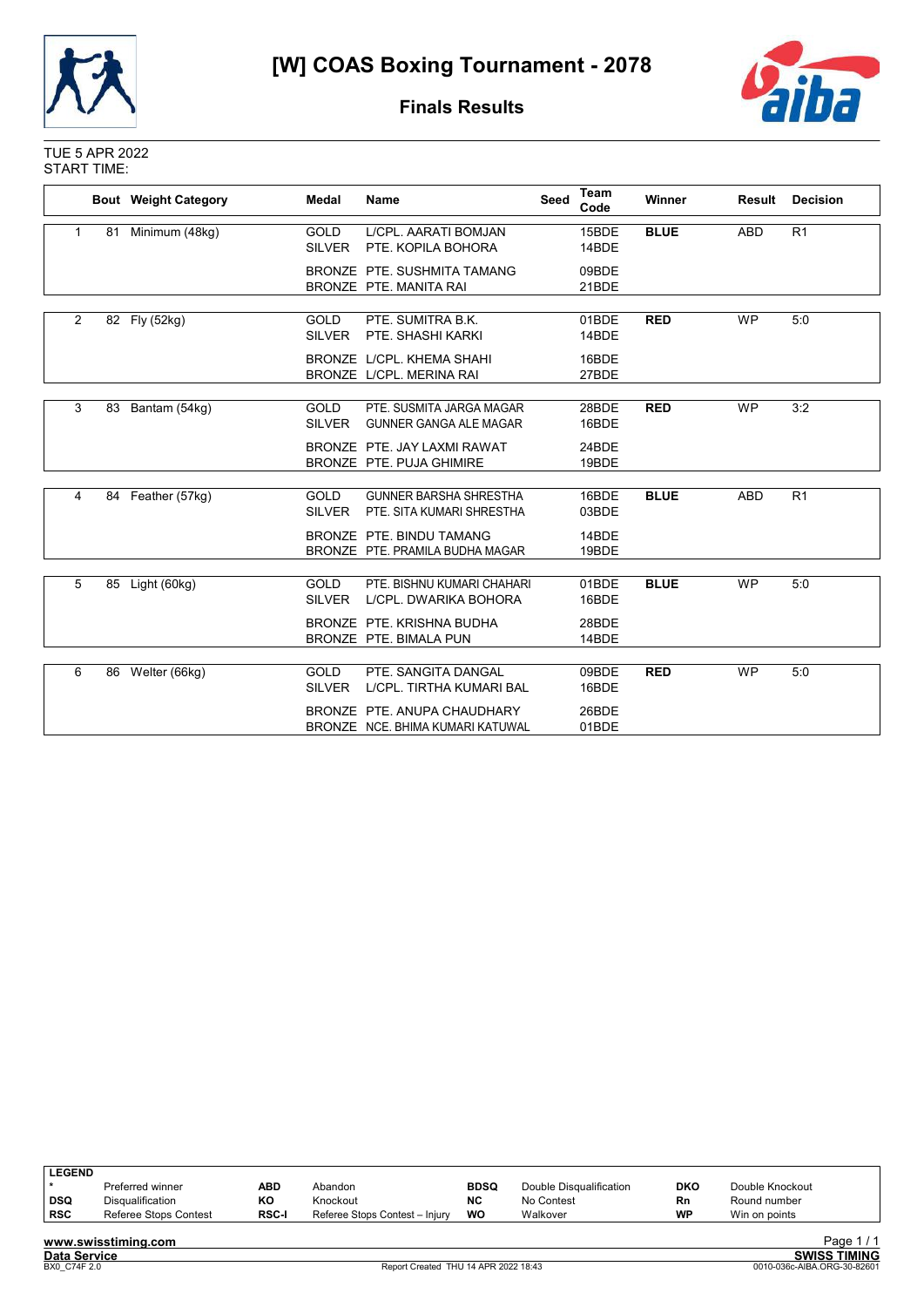

Minimum (48 kg)



Draw Sheet

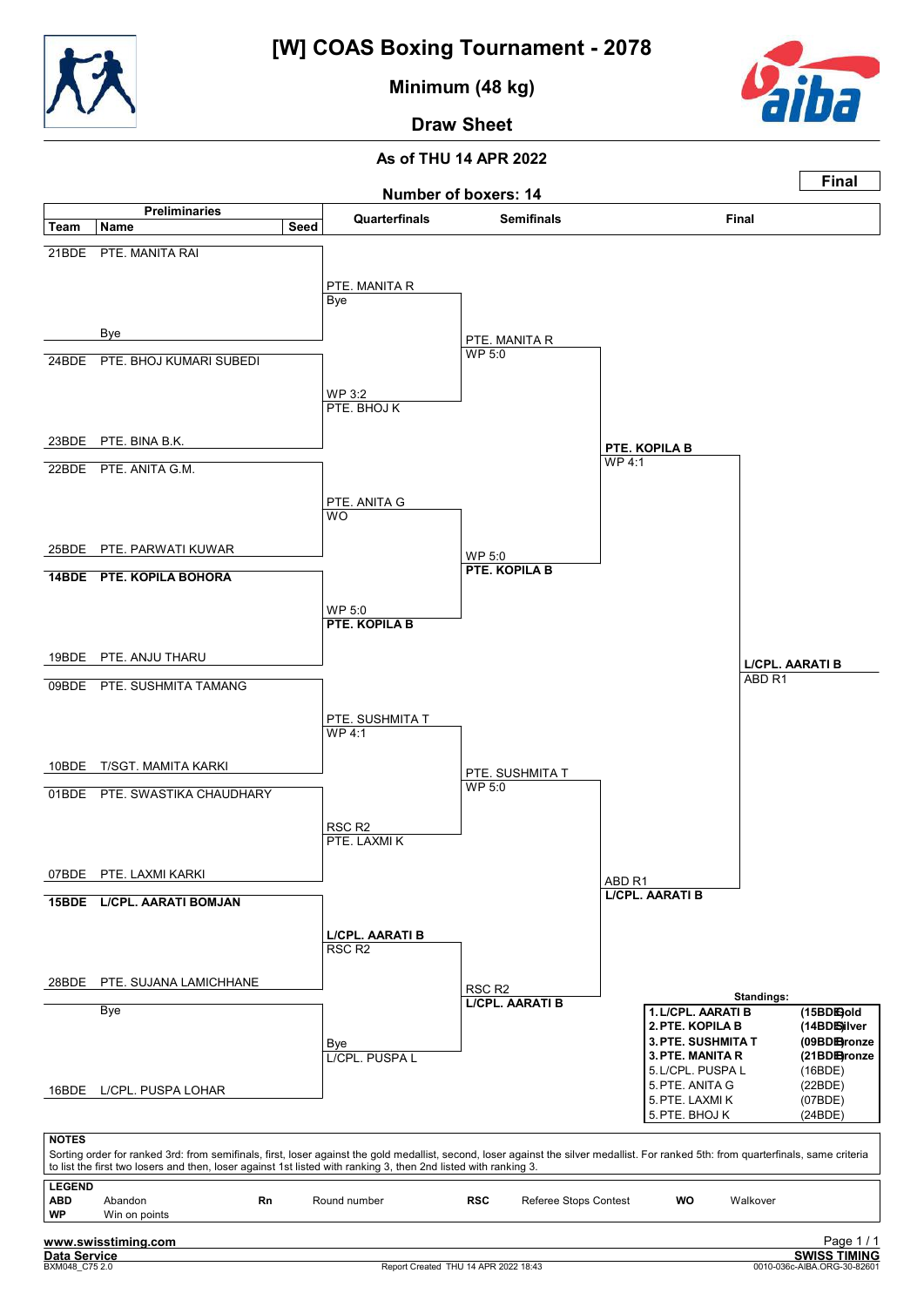

Fly (52 kg)



Draw Sheet

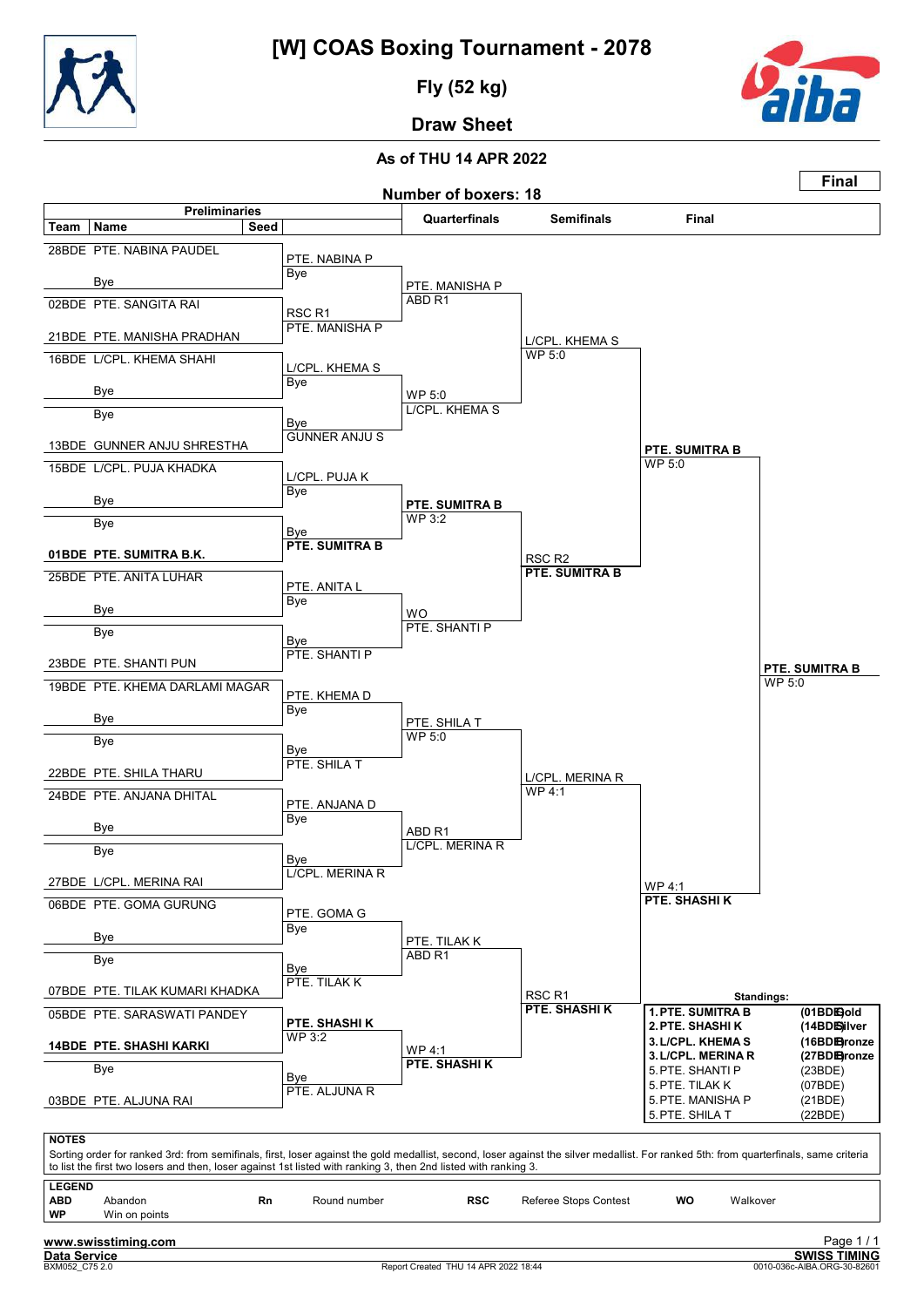

Bantam (54 kg)



Draw Sheet

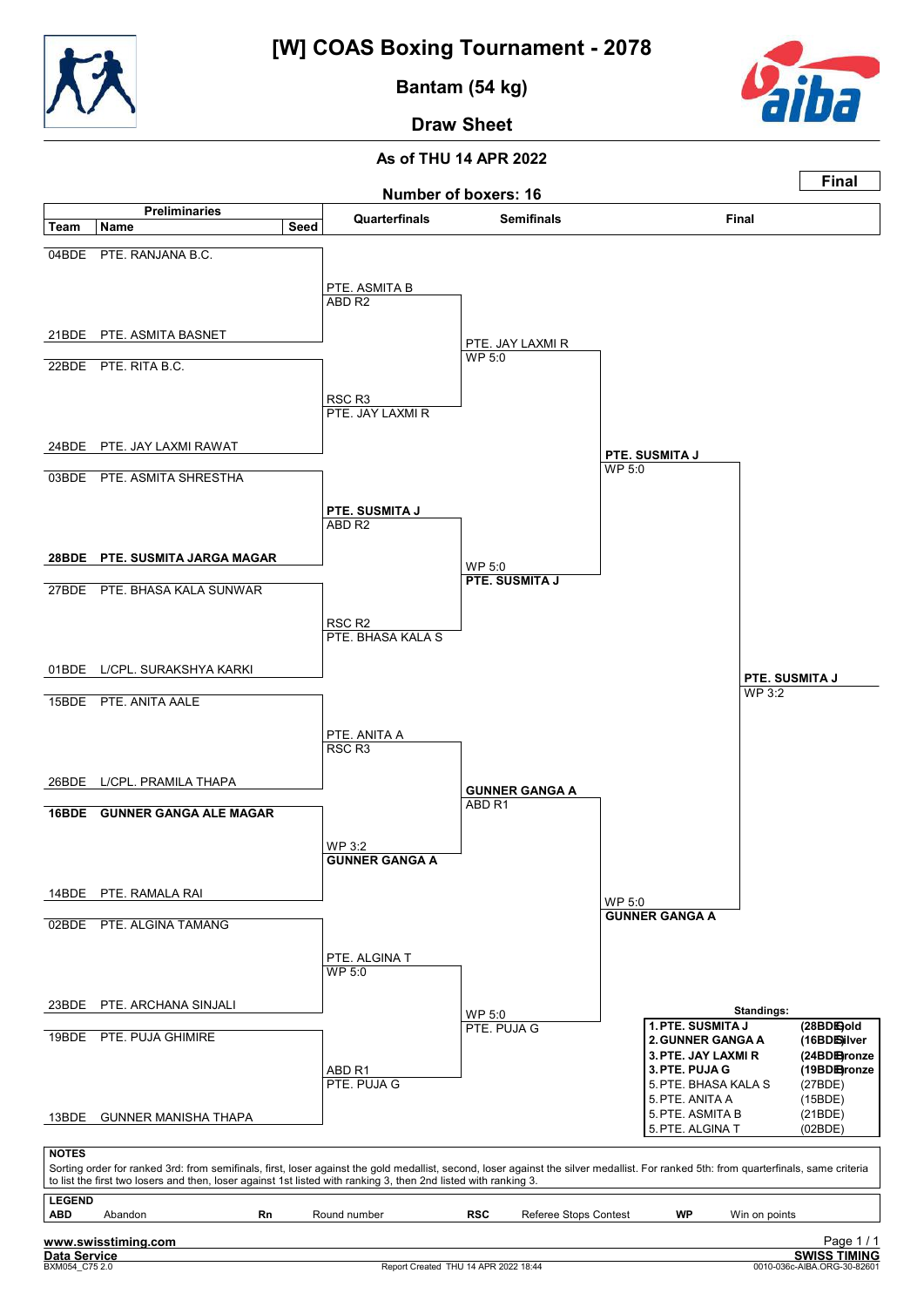

Feather (57 kg)



Draw Sheet

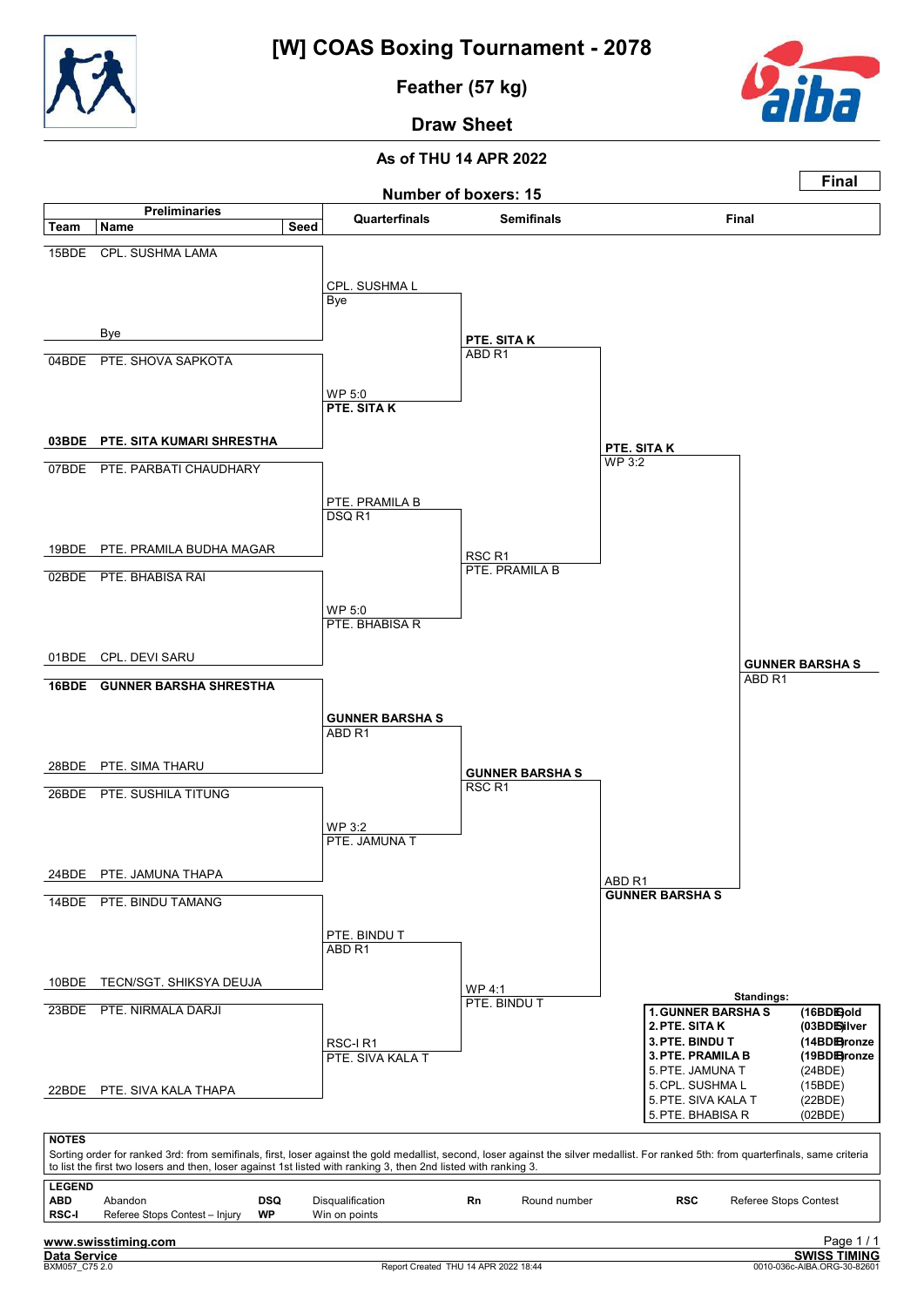

Light (60 kg)



## Draw Sheet

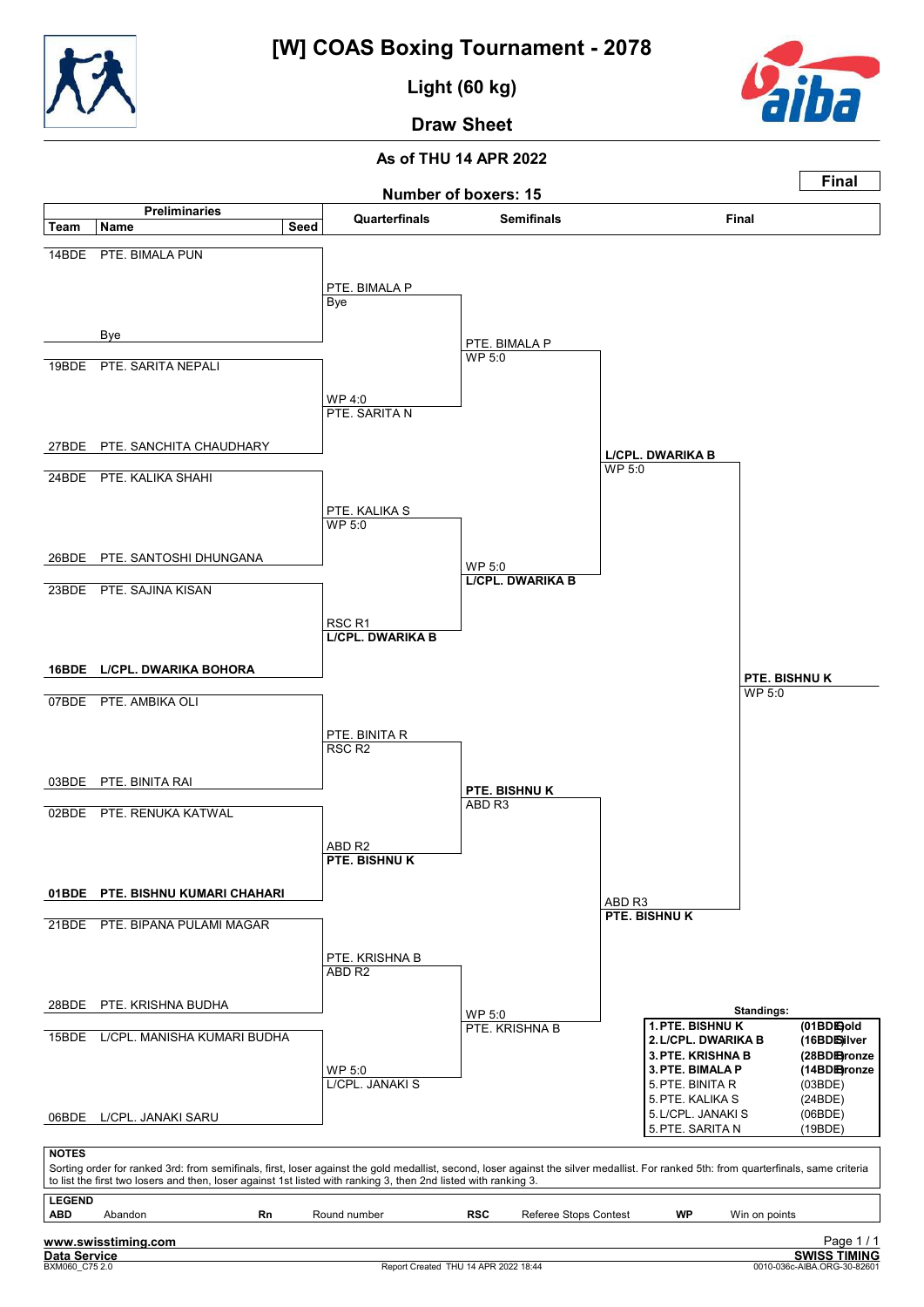

Welter (66 kg)



# Draw Sheet

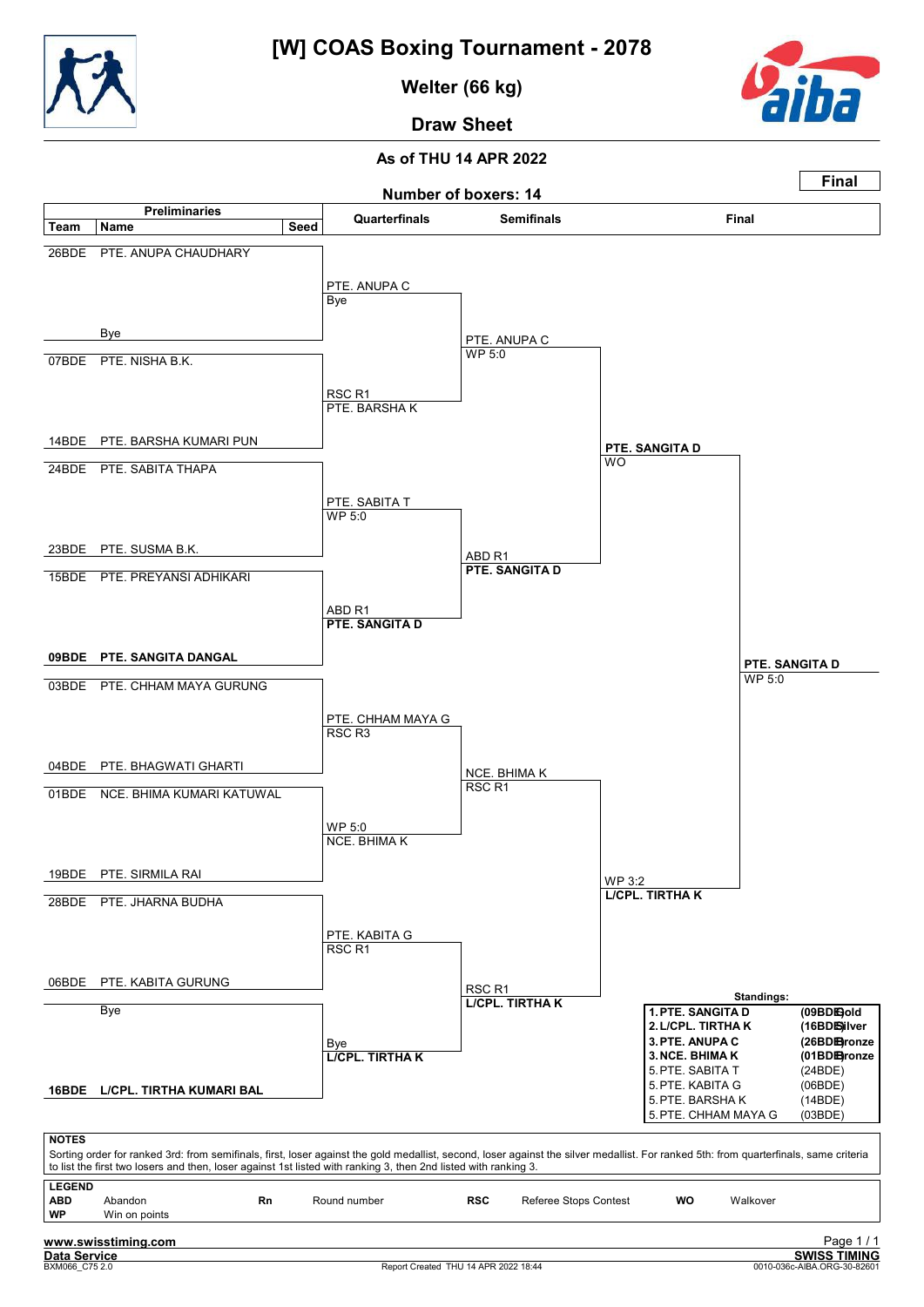



## Medallists by Weight Category

## As of THU 14 APR 2022

#### After 6 of 6 Events

| <b>Weight Category</b> | <b>Date</b> | Medal         | <b>Name</b>                   | <b>Team Code</b> |
|------------------------|-------------|---------------|-------------------------------|------------------|
| Minimum (48kg)         | TUE 5 APR   | GOLD          | L/CPL. AARATI BOMJAN          | 15BDE            |
|                        |             | <b>SILVER</b> | PTE, KOPILA BOHORA            | 14BDE            |
|                        |             | <b>BRONZE</b> | PTE. SUSHMITA TAMANG          | 09BDE            |
|                        |             | <b>BRONZE</b> | PTE. MANITA RAI               | 21BDE            |
| Fly (52kg)             | TUE 5 APR   | <b>GOLD</b>   | PTE. SUMITRA B.K.             | 01BDE            |
|                        |             | <b>SILVER</b> | PTE. SHASHI KARKI             | 14BDE            |
|                        |             | <b>BRONZE</b> | L/CPL. KHEMA SHAHI            | 16BDE            |
|                        |             | <b>BRONZE</b> | L/CPL. MERINA RAI             | 27BDE            |
| Bantam (54kg)          | TUE 5 APR   | <b>GOLD</b>   | PTE. SUSMITA JARGA MAGAR      | 28BDE            |
|                        |             | <b>SILVER</b> | <b>GUNNER GANGA ALE MAGAR</b> | 16BDE            |
|                        |             | <b>BRONZE</b> | PTE. JAY LAXMI RAWAT          | 24BDE            |
|                        |             | <b>BRONZE</b> | PTE. PUJA GHIMIRE             | 19BDE            |
| Feather (57kg)         | TUE 5 APR   | <b>GOLD</b>   | <b>GUNNER BARSHA SHRESTHA</b> | 16BDE            |
|                        |             | <b>SILVER</b> | PTE. SITA KUMARI SHRESTHA     | 03BDE            |
|                        |             | <b>BRONZE</b> | PTE. BINDU TAMANG             | 14BDE            |
|                        |             | <b>BRONZE</b> | PTE. PRAMILA BUDHA MAGAR      | 19BDE            |
| Light (60kg)           | TUE 5 APR   | <b>GOLD</b>   | PTE. BISHNU KUMARI CHAHARI    | 01BDE            |
|                        |             | <b>SILVER</b> | LICPL. DWARIKA BOHORA         | 16BDE            |
|                        |             | <b>BRONZE</b> | PTE, KRISHNA BUDHA            | 28BDE            |
|                        |             | <b>BRONZE</b> | PTE. BIMALA PUN               | 14BDE            |
| Welter (66kg)          | TUE 5 APR   | <b>GOLD</b>   | PTE, SANGITA DANGAL           | 09BDE            |
|                        |             | <b>SILVER</b> | L/CPL. TIRTHA KUMARI BAL      | 16BDE            |
|                        |             | <b>BRONZE</b> | PTE, ANUPA CHAUDHARY          | 26BDE            |
|                        |             | <b>BRONZE</b> | NCE. BHIMA KUMARI KATUWAL     | 01BDE            |

**NOTES** 

Sorting order for ranked 3rd: from semifinals, first, loser against the gold medallist, second, loser against the silver medallist.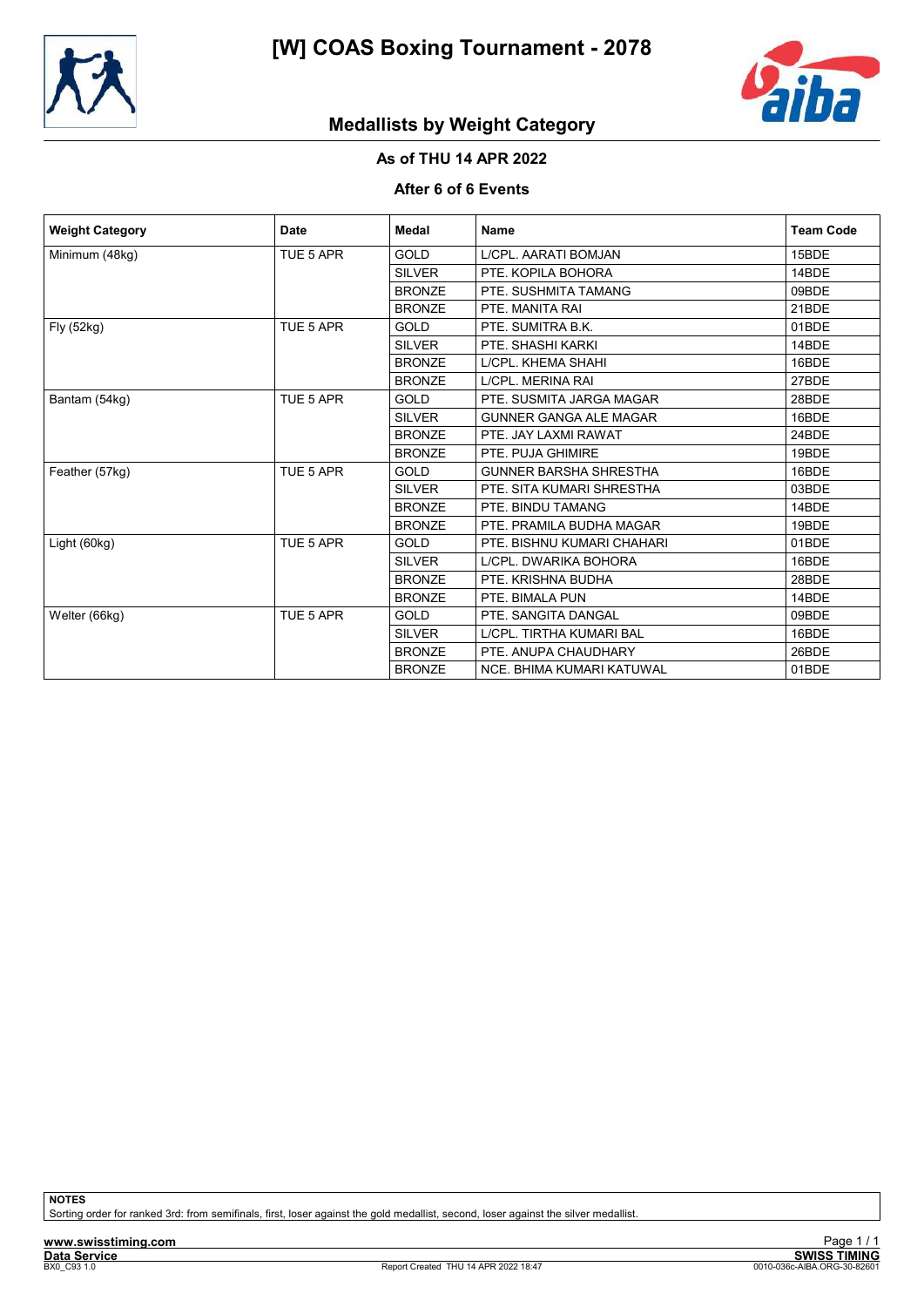



## Medal Standings

### As of THU 14 APR 2022

#### After 6 of 6 Events

| Rank           | Team               | G | s             | в             | Tot          | Rank<br>by<br><b>Total</b> |
|----------------|--------------------|---|---------------|---------------|--------------|----------------------------|
| 1              | 01BDE - No. 1 BDE  | 2 |               | 1             | 3            | 3                          |
| $\overline{2}$ | 16BDE - No. 16 BDE | 1 | 3             | 1             | 5            | 1                          |
| 3              | 09BDE - No. 9 BDE  | 1 |               | 1             | 2            | $=4$                       |
| 3              | 28BDE - No. 28 BDE | 1 |               | 1             | 2            | $=4$                       |
| 5              | 15BDE - No. 15 BDE | 1 |               |               | 1            | $=7$                       |
| 6              | 14BDE - No. 14 BDE |   | $\mathcal{P}$ | $\mathcal{P}$ | 4            | 2                          |
| $\overline{7}$ | 03BDE - No. 3 BDE  |   | 1             |               | $\mathbf{1}$ | $=7$                       |
| 8              | 19BDE - No. 19 BDE |   |               | 2             | 2            | $=4$                       |
| 9              | 21BDE - No. 21 BDE |   |               | 1             | $\mathbf{1}$ | $=7$                       |
| 9              | 24BDE - No. 24 BDE |   |               | 1             | 1            | $=7$                       |
| 9              | 26BDE - No. 26 BDE |   |               | 1             | 1            | $=7$                       |
| 9              | 27BDE - No. 27 BDE |   |               | 1             | 1            | $=7$                       |
|                | Total:             | 6 | 6             | 12            | 24           |                            |

| <b>LEGEND</b>       |                     |                                                                         |     |       |               |                     |
|---------------------|---------------------|-------------------------------------------------------------------------|-----|-------|---------------|---------------------|
| $=$                 |                     | Equal sign indicates that two or more NOCs share the same rank by total |     |       | <b>Bronze</b> |                     |
| G                   | Gold                | Silver                                                                  | Tot | Total |               |                     |
|                     |                     |                                                                         |     |       |               |                     |
|                     | www.swisstiming.com |                                                                         |     |       |               | Page 1/1            |
| <b>Data Service</b> |                     |                                                                         |     |       |               | <b>SWISS TIMING</b> |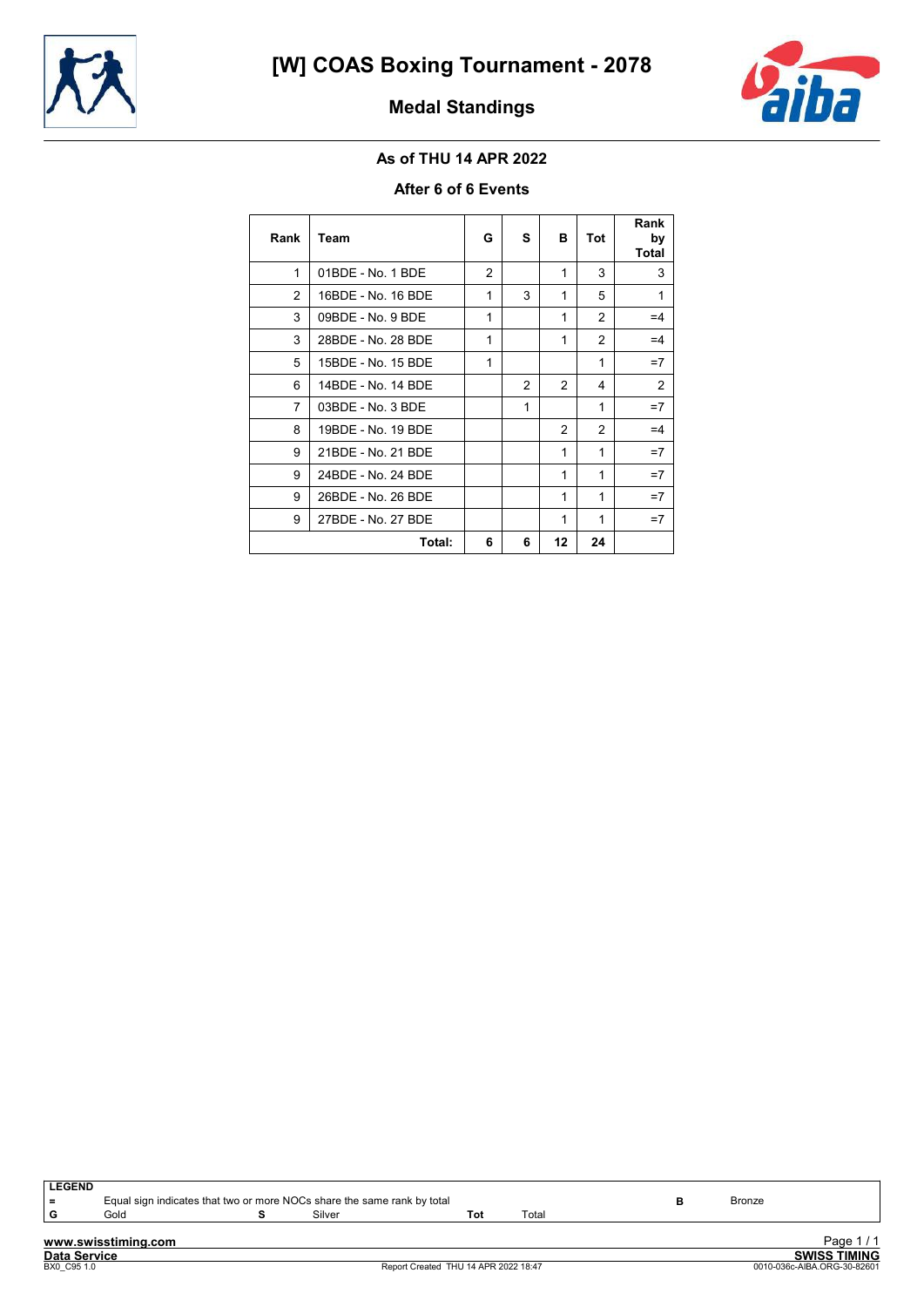



## Ranking by Team

#### As of THU 14 APR 2022

| Team            |       |                |                | <b>Victories</b> |                |                |                | <b>Bouts</b>        |                | <b>Points</b>       |                |                |                |                         |
|-----------------|-------|----------------|----------------|------------------|----------------|----------------|----------------|---------------------|----------------|---------------------|----------------|----------------|----------------|-------------------------|
| Rank            | Code  | <b>Boxers</b>  | <b>Prelims</b> | Semi<br>finals   | <b>Finals</b>  | Lost           | <b>Bouts</b>   | per<br><b>Boxer</b> | <b>Points</b>  | per<br><b>Boxer</b> | G              | s              | B              | <b>Total</b>            |
|                 | 16BDE | 6              | 9              | 4                | $\mathbf{1}$   | 5              | 19             | 3.2                 | 20             | 3.3                 |                | 3              |                | 5                       |
| 2               | 01BDE | 6              | 6              | $\overline{2}$   | $\overline{2}$ | 4              | 14             | 2.3                 | 16             | 2.7                 | $\overline{2}$ |                |                | $\mathsf 3$             |
| 3               | 14BDE | 6              | 9              | $\overline{2}$   |                | 6              | 17             | 2.8                 | 13             | 2.2                 |                | $\overline{2}$ | $\overline{2}$ | $\overline{\mathbf{4}}$ |
| 4               | 09BDE | 2              | 4              | $\mathbf{1}$     | 1              |                | $\overline{7}$ | 3.5                 | 9              | 4.5                 | 1              |                |                | $\sqrt{2}$              |
| 4               | 28BDE | 6              | 4              | 1                | 1              | 5              | 11             | 1.8                 | 9              | 1.5                 | 1              |                |                | $\overline{2}$          |
| 6               | 15BDE | 6              | 3              | 1                | 1              | 5              | 10             | 1.7                 | 8              | 1.3                 |                |                |                |                         |
| 7               | 03BDE | 5              | 4              | 1                |                | 5              | 10             | 2.0                 | 6              | $1.2$               |                | $\mathbf{1}$   |                |                         |
| 8               | 24BDE | 6              | 6              |                  |                | 6              | 12             | 2.0                 | 6              | 1.0                 |                |                |                |                         |
| 9               | 19BDE | 6              | 5              |                  |                | 6              | 11             | 1.8                 | 5              | 0.8                 |                |                | $\overline{2}$ | $\mathbf 2$             |
| 10              | 21BDE | 4              | 4              |                  |                | 4              | 8              | 2.0                 | 4              | 1.0                 |                |                |                |                         |
| 11              | 27BDE | 3              | 3              |                  |                | 3              | 6              | 2.0                 | 3              | 1.0                 |                |                |                |                         |
| 12              | 22BDE | 4              | 3              |                  |                | 4              | 7              | 1.8                 | 3              | 0.8                 |                |                |                |                         |
| 13              | 02BDE | 4              | $\overline{2}$ |                  |                | 4              | 6              | 1.5                 | $\mathbf 2$    | 0.5                 |                |                |                |                         |
| 13              | 06BDE | 3              | 2              |                  |                | 3              | 5              | 1.7                 | $\overline{2}$ | 0.7                 |                |                |                |                         |
| 13              | 07BDE | 5              | $\overline{2}$ |                  |                | 5              | 7              | 1.4                 | $\mathbf 2$    | 0.4                 |                |                |                |                         |
| 16              | 26BDE | 4              | 1              |                  |                | 4              | 5              | 1.3                 | 1              | 0.3                 |                |                | 1              | 1                       |
| 17              | 23BDE | 6              | 1              |                  |                | 6              | 7              | 1.2                 | 1              | 0.2                 |                |                |                |                         |
| 18              | 04BDE | 3              |                |                  |                | 3              | 3              | 1.0                 |                |                     |                |                |                |                         |
| 18              | 05BDE |                |                |                  |                |                | 1              | 1.0                 |                |                     |                |                |                |                         |
| 18              | 10BDE | 2              |                |                  |                | 2              | 2              | 1.0                 |                |                     |                |                |                |                         |
| 18              | 13BDE | 2              |                |                  |                | 2              | 2              | 1.0                 |                |                     |                |                |                |                         |
| 18 <sup>1</sup> | 25BDE | $\overline{2}$ |                |                  |                | $\overline{2}$ | 2              | 1.0                 |                |                     |                |                |                |                         |

LEGEND<br>B

B Bronze Silver Gold Gold **Prelim**. Preliminaries S Silver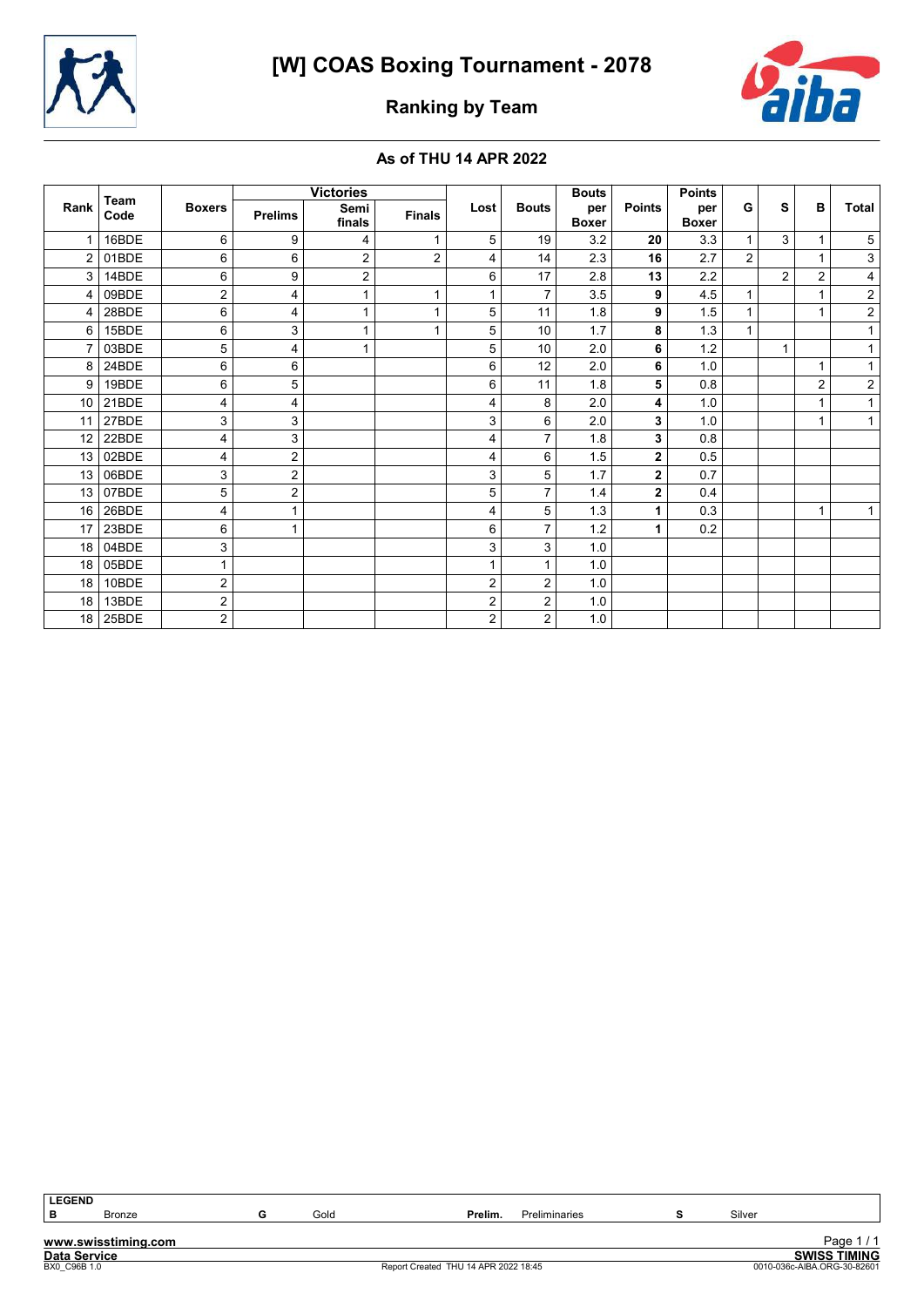



## Top List

#### As of THU 14 APR 2022

|        | Minimum (48kg)                        |      |                |              | Fly (52kg)                                            |      |                |
|--------|---------------------------------------|------|----------------|--------------|-------------------------------------------------------|------|----------------|
| Rank   | <b>Name</b>                           | Seed | Team           | Rank         | <b>Name</b>                                           | Seed | Team           |
|        | <b>L/CPL. AARATI BOMJAN</b>           |      | 15BDE          | $\mathbf 1$  | PTE. SUMITRA B.K.                                     |      | 01BDE          |
| 2      | <b>PTE. KOPILA BOHORA</b>             |      | 14BDE          | 2            | <b>PTE. SHASHI KARKI</b>                              |      | 14BDE          |
| 3      | <b>PTE. SUSHMITA TAMANG</b>           |      | 09BDE          | 3            | <b>L/CPL. KHEMA SHAHI</b>                             |      | 16BDE          |
| 3      | <b>PTE. MANITA RAI</b>                |      | 21BDE          | 3            | <b>LICPL. MERINA RAI</b>                              |      | 27BDE          |
| 5      | L/CPL. PUSPA LOHAR                    |      | 16BDE          | 5            | PTE. SHANTI PUN                                       |      | 23BDE          |
| 5      | PTE. ANITA G.M.                       |      | 22BDE          | 5            | PTE. TILAK KUMARI KHADKA                              |      | 07BDE          |
| 5      | PTE. LAXMI KARKI                      |      | 07BDE          | 5            | PTE. MANISHA PRADHAN                                  |      | 21BDE          |
| 5      | PTE. BHOJ KUMARI SUBEDI               |      | 24BDE          | 5            | PTE. SHILA THARU                                      |      | 22BDE          |
| 9      | PTE. SUJANA LAMICHHANE                |      | 28BDE          | 9            | L/CPL. PUJA KHADKA                                    |      | 15BDE          |
| 9      | PTE. ANJU THARU                       |      | 19BDE          | 9            | PTE. ALJUNA RAI                                       |      | 03BDE          |
|        |                                       |      |                |              |                                                       |      |                |
|        | Bantam (54kg)                         |      |                |              | Feather (57kg)                                        |      |                |
| Rank   | <b>Name</b>                           | Seed | Team<br>28BDE  | Rank         | <b>Name</b>                                           | Seed | Team           |
| 1      | PTE. SUSMITA JARGA MAGAR              |      | 16BDE          | $\mathbf 1$  | <b>GUNNER BARSHA SHRESTHA</b>                         |      | 16BDE          |
| 2      | <b>GUNNER GANGA ALE MAGAR</b>         |      | 24BDE          | 2            | PTE. SITA KUMARI SHRESTHA<br><b>PTE. BINDU TAMANG</b> |      | 03BDE          |
| 3      | PTE. JAY LAXMI RAWAT                  |      |                | 3            |                                                       |      | 14BDE          |
| 3      | <b>PTE. PUJA GHIMIRE</b>              |      | 19BDE          | 3            | PTE. PRAMILA BUDHA MAGAR                              |      | 19BDE          |
| 5<br>5 | PTE. BHASA KALA SUNWAR                |      | 27BDE          | 5            | PTE. JAMUNA THAPA                                     |      | 24BDE<br>15BDE |
| 5      | PTE. ANITA AALE<br>PTE. ASMITA BASNET |      | 15BDE<br>21BDE | 5<br>5       | <b>CPL. SUSHMA LAMA</b><br>PTE. SIVA KALA THAPA       |      | 22BDE          |
|        |                                       |      |                |              |                                                       |      |                |
| 5      | PTE. ALGINA TAMANG                    |      | 02BDE          | 5            | PTE, BHABISA RAI                                      |      | 02BDE          |
| 9      | PTE. ASMITA SHRESTHA                  |      | 03BDE          | 9            | PTE. SIMA THARU                                       |      | 28BDE          |
| 9      | PTE. RAMALA RAI                       |      | 14BDE          | 9            | PTE. SHOVA SAPKOTA                                    |      | 04BDE          |
|        | Light (60kg)                          |      |                |              | Welter (66kg)                                         |      |                |
| Rank   | <b>Name</b>                           | Seed | Team           | Rank         | <b>Name</b>                                           | Seed | Team           |
| 1      | PTE. BISHNU KUMARI CHAHARI            |      | 01BDE          | $\mathbf{1}$ | PTE. SANGITA DANGAL                                   |      | 09BDE          |
| 2      | <b>LICPL. DWARIKA BOHORA</b>          |      | 16BDE          | 2            | <b>L/CPL. TIRTHA KUMARI BAL</b>                       |      | 16BDE          |
| 3      | <b>PTE. KRISHNA BUDHA</b>             |      | 28BDE          | 3            | <b>PTE. ANUPA CHAUDHARY</b>                           |      | 26BDE          |
| 3      | <b>PTE. BIMALA PUN</b>                |      | 14BDE          | 3            | <b>NCE. BHIMA KUMARI KATUWAL</b>                      |      | 01BDE          |
| 5      | PTE. BINITA RAI                       |      | 03BDE          | 5            | PTE. SABITA THAPA                                     |      | 24BDE          |
| 5      | PTE. KALIKA SHAHI                     |      | 24BDE          | 5            | PTE. KABITA GURUNG                                    |      | 06BDE          |
| 5      | L/CPL. JANAKI SARU                    |      | 06BDE          | 5            | PTE. BARSHA KUMARI PUN                                |      | 14BDE          |
| 5      | PTE. SARITA NEPALI                    |      | 19BDE          | 5            | PTE. CHHAM MAYA GURUNG                                |      | 03BDE          |
| 9      | PTE. RENUKA KATWAL                    |      | 02BDE          | 9            | PTE. PREYANSI ADHIKARI                                |      | 15BDE          |
| 9      | PTE. SAJINA KISAN                     |      | 23BDE          | 9            | PTE. SIRMILA RAI                                      |      | 19BDE          |

**NOTES** 

Sorting order for ranked 3rd: from semifinals, first, loser against the gold medallist, second, loser against the silver medallist. For ranked 5th: from quarterfinals, same criteria<br>to list the first two losers and then, l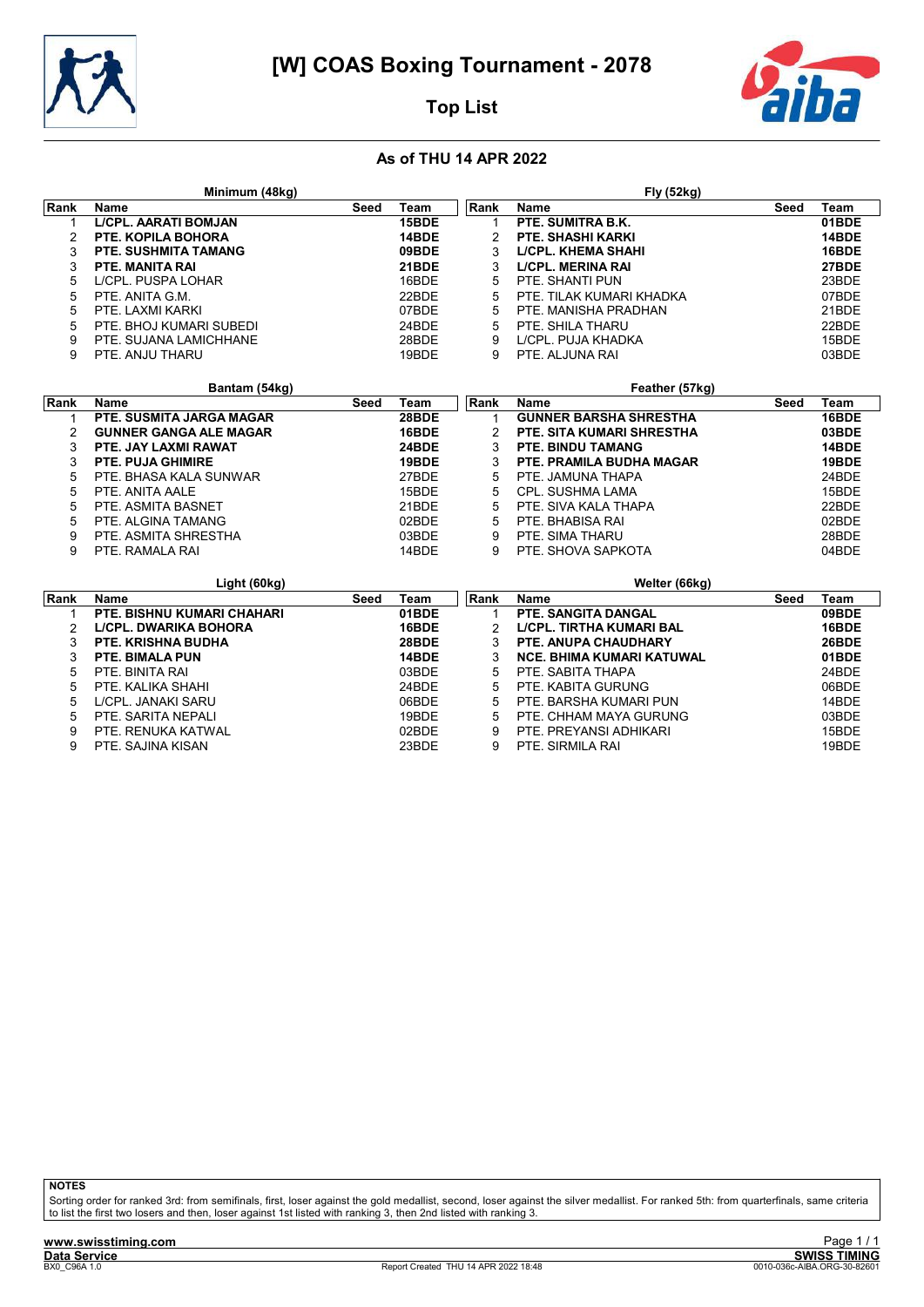



Tournament Statistics

| Men                |                |                |              |    |                |              |           |            |             |            |
|--------------------|----------------|----------------|--------------|----|----------------|--------------|-----------|------------|-------------|------------|
| Weight<br>Category | <b>WP</b>      | <b>RSC</b>     | <b>RSC-I</b> | KO | <b>ABD</b>     | <b>WO</b>    | <b>NC</b> | <b>DSQ</b> | <b>BDSQ</b> | <b>DKO</b> |
|                    | $\overline{7}$ | 3              |              |    | $\overline{2}$ | $\mathbf{1}$ |           |            |             |            |
| 48kg               | 53.85%         | 23.08%         |              |    | 15.38%         | 7.69%        |           |            |             |            |
|                    | 10             | 3              |              |    | $\mathbf{3}$   | 1            |           |            |             |            |
| 52kg               | 58.82%         | 17.65%         |              |    | 17.65%         | 5.88%        |           |            |             |            |
|                    | 8              | 3              |              |    | $\overline{4}$ |              |           |            |             |            |
| 54kg               | 53.33%         | 20.00%         |              |    | 26.67%         |              |           |            |             |            |
|                    | 5              | 2              | 1            |    | 5              |              |           | 1          |             |            |
| 57kg               | 35.71%         | 14.29%         | 7.14%        |    | 35.71%         |              |           | 7.14%      |             |            |
|                    | 8              | $\overline{2}$ |              |    | 4              |              |           |            |             |            |
| 60kg               | 57.14%         | 14.29%         |              |    | 28.57%         |              |           |            |             |            |
|                    | 5              | 5              |              |    | $\overline{c}$ | $\mathbf{1}$ |           |            |             |            |
| 66kg               | 38.46%         | 38.46%         |              |    | 15.38%         | 7.69%        |           |            |             |            |
|                    | 43             | 18             | 1            |    | 20             | $\mathbf 3$  |           | 1          |             |            |
| <b>TOTAL</b>       | 50.00%         | 20.93%         | 1.16%        |    | 23.26%         | 3.49%        |           | 1.16%      |             |            |

| <b>LEGEND</b> |                         |              |                                |            |                 |           |               |
|---------------|-------------------------|--------------|--------------------------------|------------|-----------------|-----------|---------------|
| ABD           | Abandon                 | <b>BDSQ</b>  | Double Disqualification        | <b>DKO</b> | Double Knockout |           |               |
| ∣ DSQ         | <b>Disqualification</b> | КO           | Knockout                       | NC         | No Contest      |           |               |
| ∣ RSC         | Referee Stops Contest   | <b>RSC-I</b> | Referee Stops Contest - Injury | WO         | Walkover        | <b>WP</b> | Win on points |
|               |                         |              |                                |            |                 |           |               |